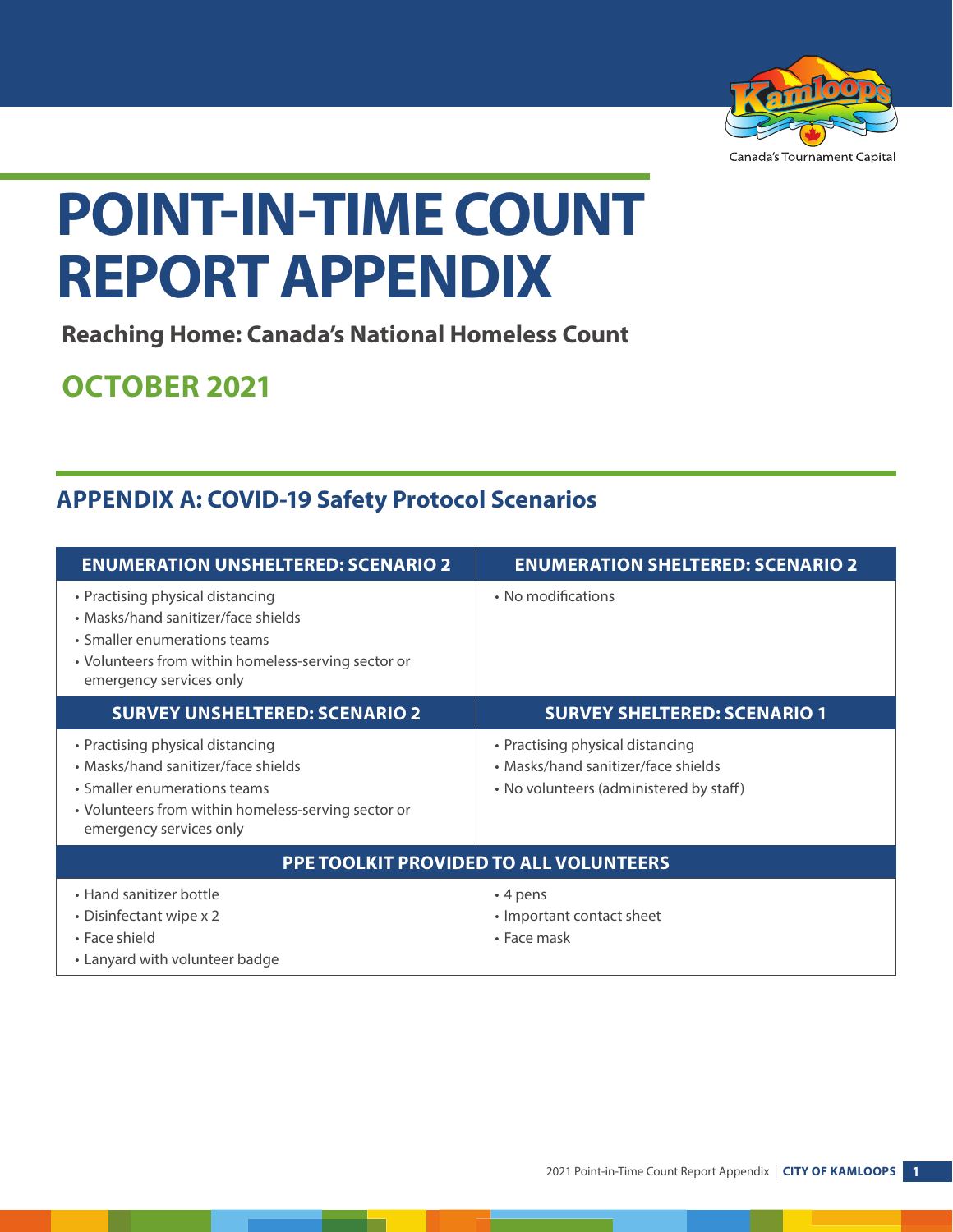# **APPENDIX B: Sheltered Survey**

### **CITY OF KAMLOOPS SHELTERED SCREENING TOOL**

Hello, my name is \_\_\_\_\_\_\_ and I'm a volunteer for the City of Kamloops housing needs survey. We are conducting a survey to provide better programs and services to people experiencing homelessness. The survey takes about 10 minutes to complete.

- **Participation is voluntary** and **your name will not be recorded**.
- You can choose to **skip any question** or to **stop the interview at any time**.
- Results will contribute to the understanding of homelessness across Canada, and will help with research to improve services.
- **A. Have you answered this survey with a person with this bright yellow tag? [YES: Thank and tally] [NO: Go to B]**
- **B. Are you willing to participate in the survey? [YES: Go to C] [NO: Thank and tally]**

#### **C. Are you staying here tonight?**

| YES.<br>$\circ$                                              | NO.                                  |
|--------------------------------------------------------------|--------------------------------------|
| [BEGIN SURVEY & NOTE h. - j. ON SURVEY, AS<br>  APPROPRIATE] | [ASK RESPONDENT TO SPECIFY LOCATION] |

#### **[Surveyor, specify overnight location]**

| a. DECLINE TO ANSWER<br>b. OWN APARTMENT / HOUSE                                                                                    | [THANK & END SURVEY]                                                                                                                                                                                                                                    |
|-------------------------------------------------------------------------------------------------------------------------------------|---------------------------------------------------------------------------------------------------------------------------------------------------------------------------------------------------------------------------------------------------------|
| c. SOMEONE ELSE'S PLACE<br>d. MOTEL/HOTEL (SELF FUNDED)<br>e. HOSPITAL<br><b>TREATMENT CENTRE</b><br>g. JAIL, PRISON, REMAND CENTRE | C1. Do you have access to a permanent residence where you can<br>safely stay as long as you want?<br>a. Yes [THANK & END]<br>b. No (not permanent AND/OR not safe) [BEGIN SURVEY]<br>c. Don't Know [BEGIN SURVEY]<br>d. Decline to answer [THANK & END] |
| HOTEL/MOTEL (FUNDED BY CITY OR HOMELESS PROGRAM)                                                                                    | h. HOMELESS SHELTER (EMERGENCY, FAMILY OR DOMESTIC VIOLENCE SHELTER)                                                                                                                                                                                    |
| TRANSITIONAL SHELTER/HOUSING<br>ABANDONED BUILDING)                                                                                 | k. UNSHELTERED IN A PUBLIC SPACE (E.G. STREET, PARK, BUS SHELTER, FOREST OR<br>[BEGIN SURVEY]                                                                                                                                                           |
| TERM OUTDOOR SETTLEMENT)                                                                                                            | ENCAMPMENT (E.G. GROUP OF TENTS, MAKESHIFT SHELTERS OR OTHER LONG-                                                                                                                                                                                      |
| m. VEHICLE (CAR, VAN, RV, TRUCK, BOAT)<br>n. UNSURE: INDICATE PROBABLE LOCATION                                                     | (b. - m.)                                                                                                                                                                                                                                               |

 Thank you for agreeing to take part in the survey. Please note that you will receive a thank you kit for your participation.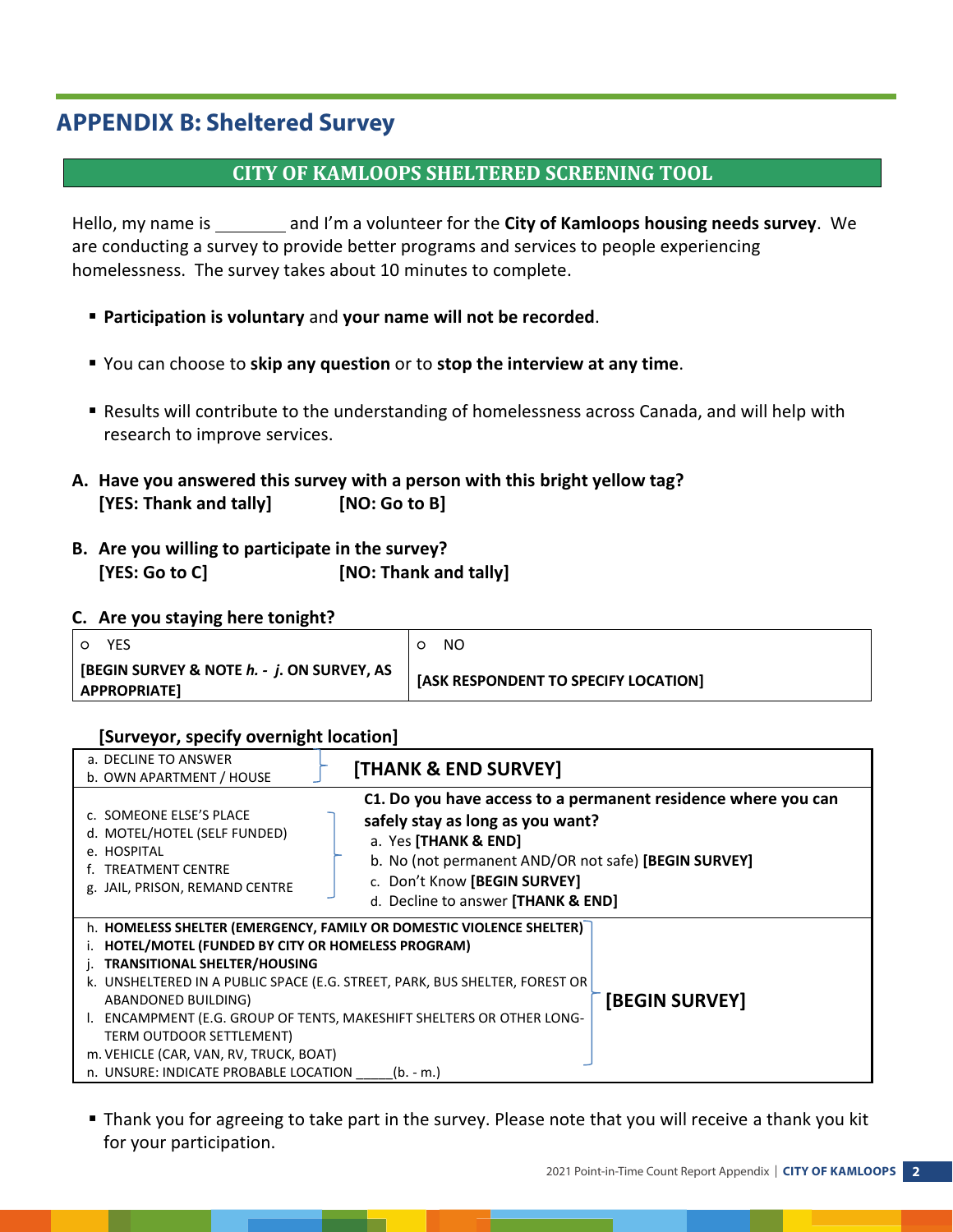| <b>SHELTERED SURVEY</b>                                                                                                                                                                                                                                                                                                                                                 |                                |                                          |                                             | <b>Survey Number: 2000</b> |
|-------------------------------------------------------------------------------------------------------------------------------------------------------------------------------------------------------------------------------------------------------------------------------------------------------------------------------------------------------------------------|--------------------------------|------------------------------------------|---------------------------------------------|----------------------------|
| <b>Facility/Program Name:</b>                                                                                                                                                                                                                                                                                                                                           |                                |                                          |                                             | AM/PM                      |
|                                                                                                                                                                                                                                                                                                                                                                         |                                | Contact #:                               |                                             |                            |
| C. [Surveyor: Indicate overnight location]<br>h. HOMELESS SHELTER (EMERGENCY, FAMILY OR DOMESTIC<br><b>VIOLENCE SHELTER)</b>                                                                                                                                                                                                                                            |                                | <b>Other location:</b>                   |                                             |                            |
| i. HOTEL/MOTEL (FUNDED BY CITY OR HOMELESS PROGRAM)<br>TRANSITIONAL SHELTER/HOUSING                                                                                                                                                                                                                                                                                     |                                |                                          |                                             |                            |
| <b>BEGIN SURVEY</b>                                                                                                                                                                                                                                                                                                                                                     |                                |                                          |                                             |                            |
| Did you have any family members or anyone else who stayed with you last night? [Indicate survey number<br>1.<br>for partners. Check all that apply]                                                                                                                                                                                                                     |                                |                                          |                                             |                            |
| <b>NONE</b><br>$\Box$<br>PARTNER - Survey #:<br>$\Box$                                                                                                                                                                                                                                                                                                                  |                                | $\Box$<br><b>DECLINE TO ANSWER</b><br>П. | OTHER (Can include other family or friends) |                            |
| CHILD(REN)/DEPENDENT(S)<br>$\Box$                                                                                                                                                                                                                                                                                                                                       | $\overline{2}$<br>$\mathbf{1}$ | 3<br>4                                   | 6<br>5                                      | 7<br>8                     |
| <b>GENDER</b><br>[indicate gender and age<br>for each]<br><b>AGE</b>                                                                                                                                                                                                                                                                                                    |                                |                                          |                                             |                            |
| 2. How old are you? [OR] What year were you born? [If unsure, ask for best estimate]                                                                                                                                                                                                                                                                                    |                                |                                          |                                             |                            |
| AGE ____________OR YEAR BORN _______________<br>$\circ$                                                                                                                                                                                                                                                                                                                 |                                | O DON'T KNOW                             |                                             | O DECLINE TO ANSWER        |
|                                                                                                                                                                                                                                                                                                                                                                         |                                |                                          |                                             |                            |
| place to live, including sleeping in shelters, on the streets, or living temporarily with others without<br>having your own permanent housing (e.g. couch surfing).<br><b>AGE</b><br>$\circ$                                                                                                                                                                            | $\circ$<br><b>DON'T KNOW</b>   |                                          | <b>DECLINE TO ANSWER</b><br>$\circ$         |                            |
| 3. How old were you the first time you experienced homelessness?<br>months)? [Does not need to be exact. Best estimate.]                                                                                                                                                                                                                                                |                                |                                          |                                             |                            |
| O                                                                                                                                                                                                                                                                                                                                                                       |                                |                                          | $\circ$                                     | DECLINE TO ANSWER          |
| 12 months) [Best estimate.]                                                                                                                                                                                                                                                                                                                                             |                                |                                          |                                             |                            |
| NUMBER OF TIMES ________<br>O                                                                                                                                                                                                                                                                                                                                           | [Includes this time]           | DON'T KNOW<br>$\circ$                    | O                                           | <b>DECLINE TO ANSWER</b>   |
| 5. Have you stayed in a homeless shelter in the past year? For example, the Mustard Seed, Curling Club,<br>the Emerald Centre.                                                                                                                                                                                                                                          |                                |                                          |                                             |                            |
| 4. In total, for how much time have you experienced homelessness over the PAST YEAR (the last 12<br>YES<br>O<br>O                                                                                                                                                                                                                                                       | NO.                            | DON'T KNOW<br>O                          | $\circ$                                     | <b>DECLINE TO ANSWER</b>   |
|                                                                                                                                                                                                                                                                                                                                                                         |                                |                                          |                                             |                            |
| $\rightarrow$ For this survey, "homelessness" means any time when you have been without a permanent and secure<br>→ 4b. In total, how many different times have you experienced homelessness over the PAST YEAR? (the last<br>$\rightarrow$ 5b. If not, what are the main reasons? [Do not read categories; select all that apply)<br>□ TURNED AWAY (SHELTERS ARE FULL) | <b>EXAMPLE FEAR FOR SAFETY</b> |                                          | $\Box$ OTHER:                               |                            |

\_

- 11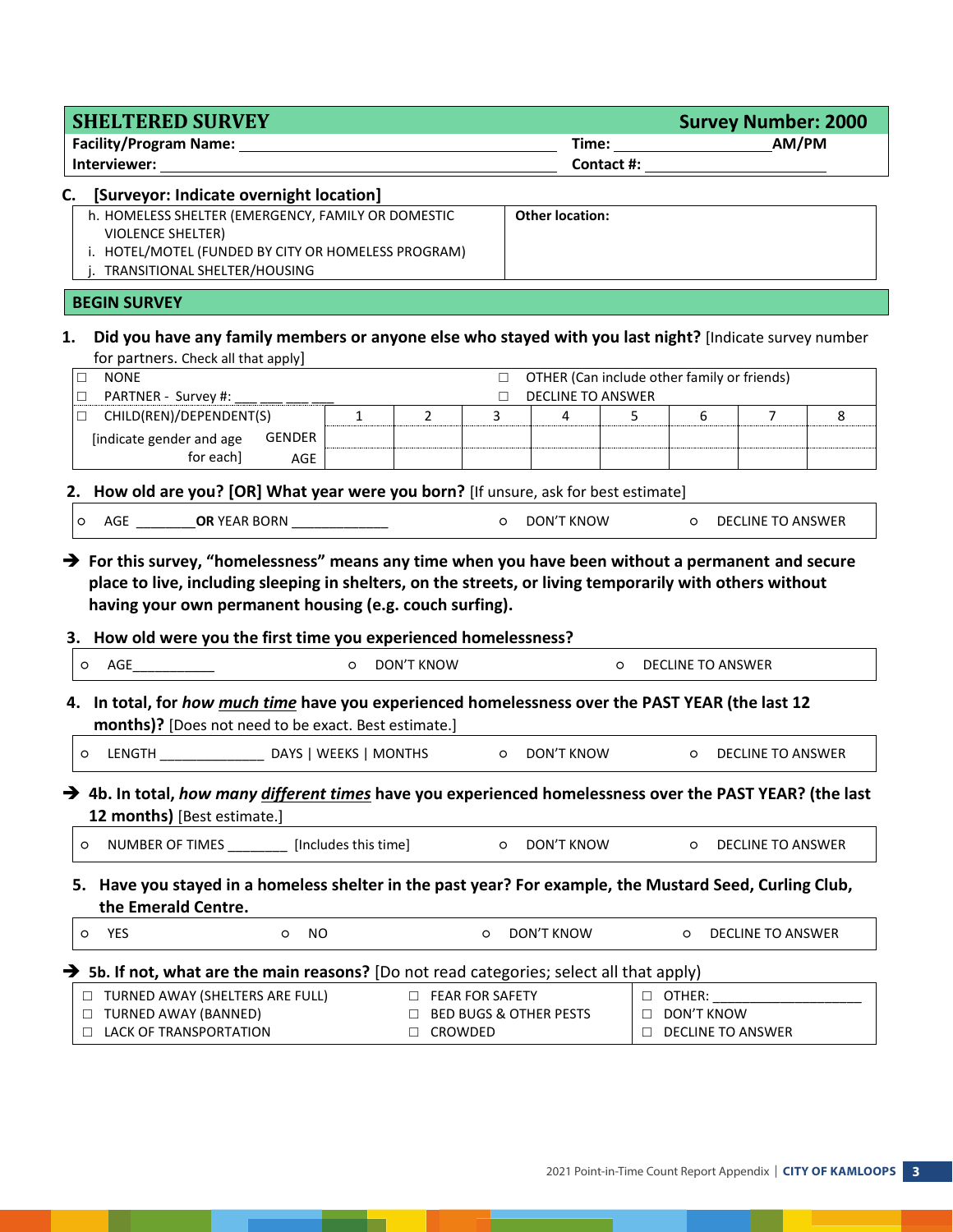#### **6. Did you come to Canada as an immigrant, refugee or a refugee claimant (i.e. applied for refugee status after coming to Canada)?**

|         | after coming to Canada)?                                                                                                                                                            |                            |                   |                                   |                                    |                   |                                                                                  |
|---------|-------------------------------------------------------------------------------------------------------------------------------------------------------------------------------------|----------------------------|-------------------|-----------------------------------|------------------------------------|-------------------|----------------------------------------------------------------------------------|
| O       | YES, IMMIGRANT ------------------>                                                                                                                                                  | <u>6b.</u>                 |                   | How long have you been in Canada? |                                    |                   |                                                                                  |
| O       | YES, REFUGEE------------------------->                                                                                                                                              | If YES:                    | $\circ$           |                                   |                                    |                   | LENGTH: ______________ DAYS   WEEKS   MONTHS   YEARS                             |
| O       | YES, REFUGEE CLAIMANT--------->                                                                                                                                                     |                            |                   |                                   |                                    |                   | OR DATE: __________________________________ DAY / MONTH / YEAR                   |
| O       | NO.                                                                                                                                                                                 |                            | $\circ$           | DON'T KNOW                        |                                    |                   |                                                                                  |
| $\circ$ | <b>DON'T KNOW</b>                                                                                                                                                                   |                            | O                 | <b>DECLINE TO ANSWER</b>          |                                    |                   |                                                                                  |
| O       | <b>DECLINE TO ANSWER</b>                                                                                                                                                            |                            |                   |                                   |                                    |                   |                                                                                  |
|         |                                                                                                                                                                                     |                            |                   |                                   |                                    |                   |                                                                                  |
|         | 7. How long have you been in Kamloops?                                                                                                                                              |                            |                   |                                   |                                    |                   |                                                                                  |
|         | O LENGTH DAYS / WEEKS / MONTHS / YEARS                                                                                                                                              |                            |                   | O ALWAYS BEEN HERE                | $\circ$                            | DON'T KNOW        | <b>DECLINE TO ANSWER</b><br>$\circ$                                              |
|         | $\%$ 7b. Where did you                                                                                                                                                              |                            |                   |                                   |                                    |                   | O CITY: ____________________________  PROVINCE/TERRITORY/COUNTRY: ______________ |
|         | live before you came<br>$\circ$                                                                                                                                                     | <b>DECLINE TO ANSWER</b>   |                   |                                   |                                    |                   |                                                                                  |
|         | here?                                                                                                                                                                               |                            |                   |                                   |                                    |                   |                                                                                  |
|         | $\rightarrow$ 7c. What is the main reason you came to Kamloops? [Do not read categories; select one)                                                                                |                            |                   |                                   |                                    |                   |                                                                                  |
|         | O TO ACCESS EMERGENCY SHELTER(S)                                                                                                                                                    |                            |                   | O EMPLOYMENT (SEEKING)            |                                    |                   | O RECREATION/SHOPPING                                                            |
|         | O TO ACCESS SERVICES AND SUPPORTS                                                                                                                                                   |                            |                   | O EMPLOYMENT (SECURED)            |                                    |                   | O OTHER:                                                                         |
|         | O FAMILY MOVED HERE                                                                                                                                                                 |                            |                   | O TO ATTEND SCHOOL                |                                    | o DON'T KNOW      |                                                                                  |
|         | O TO VISIT FRIENDS/FAMILY                                                                                                                                                           |                            | O FEAR FOR SAFETY |                                   |                                    |                   | O DECLINE TO ASNWER                                                              |
|         | O TO FIND HOUSING                                                                                                                                                                   |                            |                   |                                   |                                    |                   |                                                                                  |
| O<br>O  | Indigenous ancestry? [If yes, please specify]<br>YES, FIRST NATIONS<br>O YES, MÉTIS<br>YES, INUIT                                                                                   | O YES, INDIGENOUS ANCESTRY |                   | $\circ$<br>$\circ$                | <b>NO</b><br>DON'T KNOW            | $\circ$           | <b>DECLINE TO ANSWER</b>                                                         |
|         | $\rightarrow$ 8b. In addition to your response in the question above, do you identify with any of the racial identities<br>listed below? [Show or Read list. Select all that apply] |                            |                   |                                   |                                    |                   |                                                                                  |
| $\Box$  | ARAB (e.g., Syrian, Egyptian, Yemeni)                                                                                                                                               |                            |                   | $\Box$                            |                                    |                   | BLACK-AFRO-CARIBBEAN OR AFRO-LATINX (e.g., Jamaican,                             |
| $\Box$  | ASIAN-EAST (e.g., Chinese, Korean, Japanese)                                                                                                                                        |                            |                   |                                   | Haitian, Afro-Brazilian)           |                   |                                                                                  |
| $\Box$  | ASIAN- SOUTH-EAST (e.g., Filipino, Vietnamese,                                                                                                                                      |                            |                   | $\Box$                            |                                    |                   | LATIN AMERICAN (e.g., Brazilian, Mexican, Chilean, Cuban)                        |
|         | Cambodian, Malaysian, Laotian)                                                                                                                                                      |                            |                   | $\Box$                            |                                    |                   | WHITE (e.g. European, French, Ukrainian, Euro-Latinx)                            |
| $\Box$  | ASIAN-SOUTH OR INDO-CARIBBEAN (e.g., Indian,                                                                                                                                        |                            |                   | $\Box$                            |                                    |                   | NOT LISTED (PLEASE SPECIFY):                                                     |
|         | Pakistani, Sri Lankan, Indo-Guyanese, Indo-Trinidadian)                                                                                                                             |                            |                   | $\Box$                            | <b>IDENTIFY AS INDIGENOUS ONLY</b> |                   |                                                                                  |
| $\Box$  | ASIAN-WEST (e.g., Iranian, Afghan)                                                                                                                                                  |                            |                   | DON'T KNOW<br>$\Box$              |                                    |                   |                                                                                  |
| $\Box$  | BLACK-CANADIAN/AMERICAN                                                                                                                                                             |                            |                   | $\Box$                            | <b>DECLINE TO ANSWER</b>           |                   |                                                                                  |
| $\Box$  | BLACK-AFRICAN (e.g., Ghanaian, Ethiopian, Nigerian)                                                                                                                                 |                            |                   |                                   |                                    |                   |                                                                                  |
| 9.      | Have you ever served in the Canadian Military or RCMP? [Military includes Canadian Navy, Army, or Air Force]                                                                        |                            |                   |                                   |                                    |                   |                                                                                  |
| O       | YES, MILITARY                                                                                                                                                                       | O                          |                   | <b>BOTH MILITARY AND RCMP</b>     | O                                  | <b>DON'T KNOW</b> |                                                                                  |
| O       | YES, RCMP                                                                                                                                                                           | NO<br>O                    |                   |                                   | O                                  |                   | DECLINE TO ANSWER                                                                |
|         | 10. As a child or youth, were you ever in foster care or in a youth group home? [Note: This question applies<br>specifically to child welfare programs.]                            |                            |                   |                                   |                                    |                   |                                                                                  |
| O       | YES (Ask 10b)<br><b>NO</b><br>O                                                                                                                                                     |                            |                   | <b>DON'T KNOW</b><br>O            |                                    | O                 | <b>DECLINE TO ANSWER</b>                                                         |
|         | 10b. Have you ever experienced homelessness while being in care?<br>YES<br><b>NO</b>                                                                                                |                            |                   |                                   | <b>DON'T KNOW</b>                  |                   |                                                                                  |

\_\_

a sa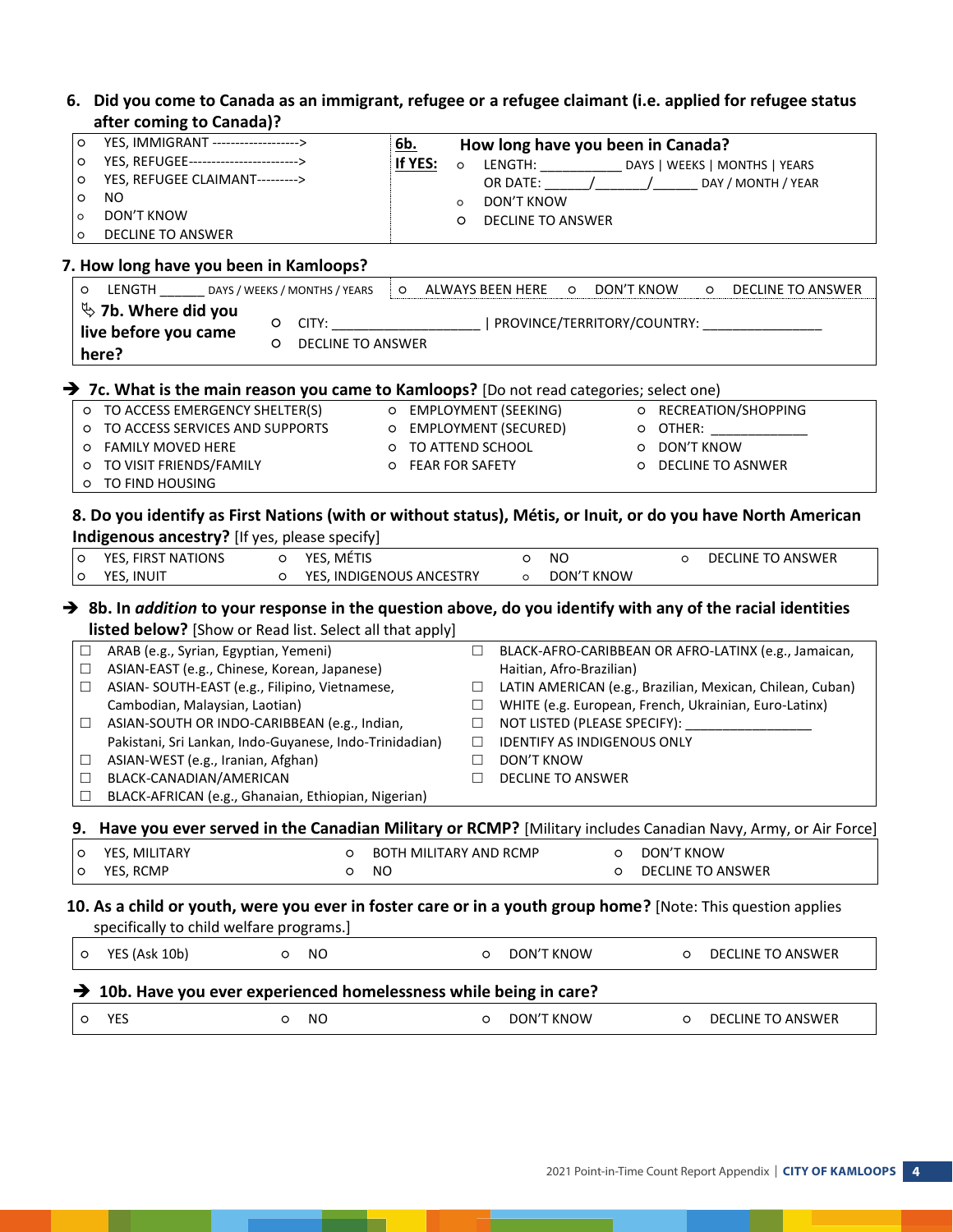#### **11. Do you identify as having any of the following health challenges at this time:**

| ILLNESS OR MEDICAL CONDITION<br>[e.g. diabetes, arthritis, TB, HIV]                                                                   | o YES                | $\circ$ NO | $\circ$ DON'T KNOW | ○ DECLINE TO ANSWER |
|---------------------------------------------------------------------------------------------------------------------------------------|----------------------|------------|--------------------|---------------------|
| PHYSICAL LIMITATION<br>[e.g. challenges with mobility, physical abilities or dexterity]                                               | o YES                | $\circ$ NO | ○ DON'T KNOW       | ○ DECLINE TO ANSWER |
| LEARNING OR COGNITIVE LIMITATIONS<br>[e.g. dyslexia, autism spectrum disorder, or as a result of<br>ADHD or an acquired brain injury] | o YES                | $\circ$ NO | $\circ$ DON'T KNOW | ○ DECLINE TO ANSWER |
| MENTAL HEALTH ISSUE [diagnosed/undiagnosed]<br>[e.g. depression, Post traumatic stress disorder (PTSD),<br>bipolar disorder]]         | o YES                | $\circ$ NO | $\circ$ DON'T KNOW | ○ DECLINE TO ANSWER |
| SUBSTANCE USE ISSUE<br>[e.g. tobacco, alcohol, opiates]                                                                               | <b>YES</b><br>$\cap$ | $\circ$ NO | $\circ$ DON'T KNOW | ○ DECLINE TO ANSWER |

#### **12. What gender do you identify with?** [Show list.]

|    | MAN          | TRANS WOMAN              | NOT LISTED:       |
|----|--------------|--------------------------|-------------------|
| ۱o | <b>WOMAN</b> | TRANS MAN                | DON'T KNOW        |
|    | TWO-SPIRIT   | NON-BINARY (GENDERQUEER) | DECLINE TO ANSWER |

#### **13. How do you describe your sexual orientation, for example straight, gay, lesbian?** [Show list.]

| STRAIGHT/HETEROSEXUAL | BISEXUAL          | ASEXUAL      |        | NOT LISTED:       |
|-----------------------|-------------------|--------------|--------|-------------------|
| GAY                   | <b>TWO-SPIRIT</b> | QUESTIONING  | $\cap$ | DON'T KNOW        |
| LESBIAN               | PANSEXUAL         | <b>OUEER</b> |        | DECLINE TO ANSWER |

#### **14. What happened that caused you to lose your housing most recently?** [Do not read the options. Check all that apply. "Housing" does not include temporary arrangements (e.g., couch surfing) or shelter stays. Follow up for the reason if the respondent says "eviction" or that they "chose to leave".]

|        | A: HOUSING AND FINANCIAL ISSUES        |        | <b>B: INTERPERSONAL AND FAMILY ISSUES</b> | <b>C: HEALTH OR CORRECTIONS</b> |                               |  |
|--------|----------------------------------------|--------|-------------------------------------------|---------------------------------|-------------------------------|--|
|        | NOT ENOUGH INCOME FOR HOUSING          | $\Box$ | <b>CONFLICT WITH: SPOUSE / PARTNER</b>    |                                 | PHYSICAL HEALTH ISSUE         |  |
|        | (E.G. LOSS OF BENEFIT, INCOME, OR JOB) | $\Box$ | CONFLICT WITH: PARENT / GUARDIAN          | H                               | <b>MENTAL HEALTH ISSUE</b>    |  |
| $\Box$ | UNFIT/UNSAFE HOUSING CONDITION         | □      | <b>CONFLICT WITH: OTHER (</b>             |                                 | <b>SUBSTANCE USE ISSUE</b>    |  |
|        | <b>BUILDING SOLD OR RENNOVATED</b>     |        | EXPERIENCED ABUSE BY: SPOUSE / PARTNER    | П                               | <b>HOSPITALIZATION OR</b>     |  |
|        | <b>OWNER MOVED IN</b>                  |        | EXPERIENCED ABUSE BY: PARENT / GUARDIAN   |                                 | TREATMENT PROGRAM             |  |
| П      | LANDLORD/TENANT CONFLICT               |        | <b>EXPERIENCED ABUSE BY: OTHER (</b>      | □                               | <b>INCARCERATION (JAIL OR</b> |  |
|        | COMPLAINT (E.G. PETS/NOISE/DAMAGE)     |        | DEPARTURE OF FAMILY MEMBER                |                                 | PRISON)                       |  |
|        | LEFT THE COMMUNITY/RELOCATED           |        | <b>EXPERIENCED DISCRIMINATION</b>         |                                 |                               |  |
|        | OTHER REASON:                          |        | DON'T KNOW                                | $\Box$                          | <b>DECLINE TO ANSWER</b>      |  |

#### **14b. Was your most recent housing loss related to the COVID-19 pandemic?**

| $\circ$ | <b>YES</b><br>$\circ$                                                                                              | NO.    |                                     | $\circ$ | DON'T KNOW |   | $\circ$          | DECLINE TO ANSWER             |  |  |  |  |  |
|---------|--------------------------------------------------------------------------------------------------------------------|--------|-------------------------------------|---------|------------|---|------------------|-------------------------------|--|--|--|--|--|
|         | $\rightarrow$ 14c. How long ago did that happen (that you lost your housing most recently)? (Best estimate)        |        |                                     |         |            |   |                  |                               |  |  |  |  |  |
| $\circ$ | <b>LENGTH</b>                                                                                                      |        | DAYS   WEEKS   MONTHS   YEARS       | $\circ$ | DON'T KNOW |   | $\circ$          | <b>DECLINE TO ANSWER</b>      |  |  |  |  |  |
|         | 15. What are your sources of income? [Reminder that this survey is anonymous. Read list and check all that apply.] |        |                                     |         |            |   |                  |                               |  |  |  |  |  |
| $\Box$  | FULL TIME EMPLOYMENT                                                                                               | П      | <b>EMPLOYMENT INSURANCE</b>         |         |            | П |                  | CHILD AND FAMILY TAX BENEFITS |  |  |  |  |  |
| $\Box$  | PART TIME EMPLOYMENT                                                                                               | $\Box$ | DISABILITY BENEFIT [Name of PROV.   |         |            |   |                  | <b>GST/HST REFUND</b>         |  |  |  |  |  |
| $\Box$  | CASUAL EMPLOYMENT (E.G.                                                                                            |        | <b>DISABILITY BENEFIT]</b>          |         |            | П |                  | OTHER MONEY FROM A SERVICE    |  |  |  |  |  |
|         | <b>CONTRACT WORK)</b>                                                                                              | $\Box$ | SENIORS BENEFITS (E.G. CPP/OAS/GIS) |         |            |   | <b>AGENCY</b>    |                               |  |  |  |  |  |
| $\Box$  | INFORMAL INCOME SOURCES (E.G.                                                                                      | $\Box$ | WELFARE/SOCIAL ASSISTANCE [Prov.    |         |            | □ |                  | <b>OTHER SOURCE:</b>          |  |  |  |  |  |
|         | BOTTLE RETURNS, PANHANDLING)                                                                                       |        | <b>Benefitl</b>                     |         |            |   | <b>NO INCOME</b> |                               |  |  |  |  |  |
| $\Box$  | MONEY FROM FAMILY/FRIENDS                                                                                          | П      | <b>VETERAN/VAC BENEFITS</b>         |         |            |   |                  | <b>DECLINE TO ANSWER</b>      |  |  |  |  |  |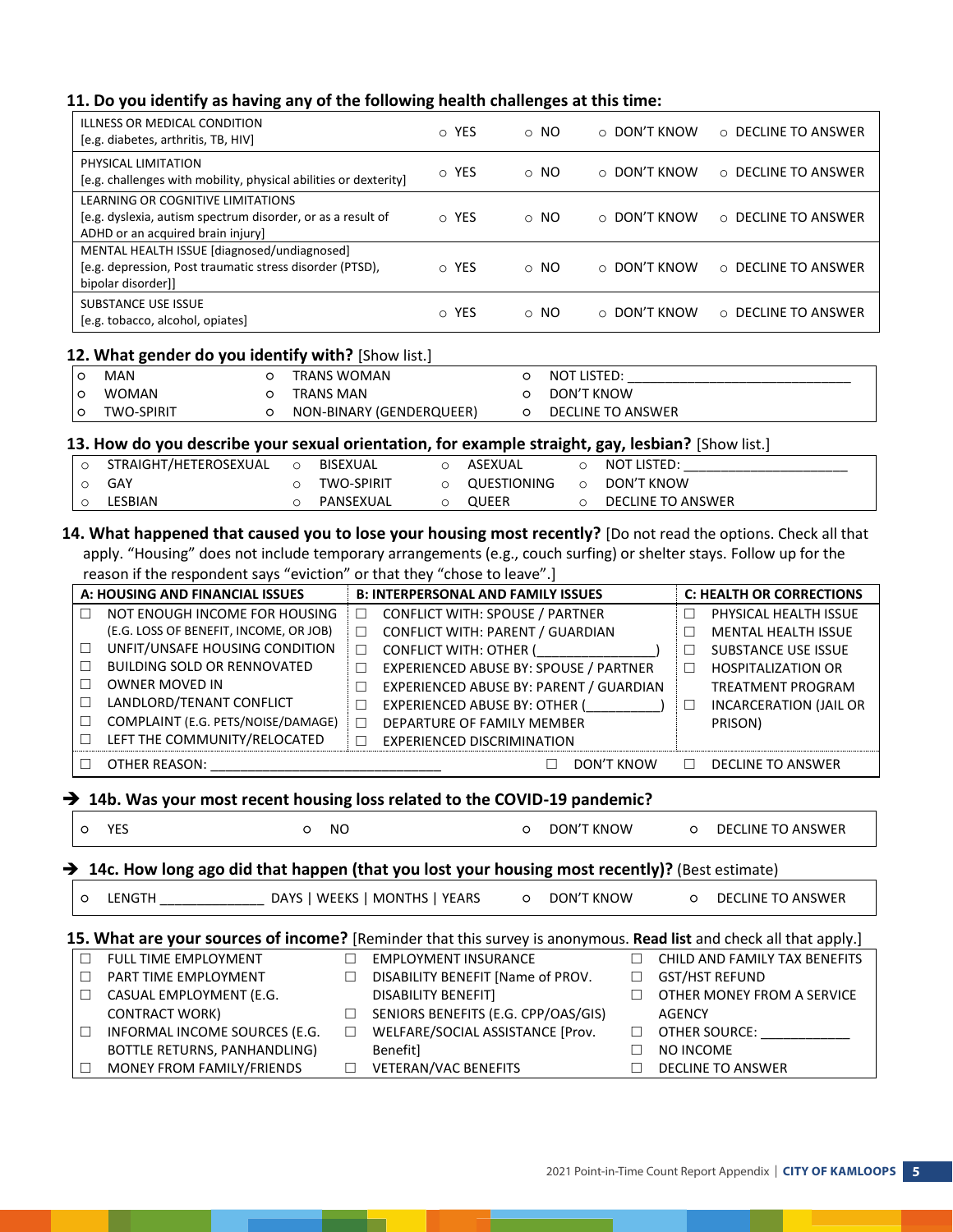#### **16. Where do you mainly access food?**

\_\_

a sa Ba

| □       | <b>SHELTER</b>                                                                                                                                                                 |         | $\Box$         | <b>GROCERY STORE</b>                       |         | $\Box$<br><b>VENDING MACHINE</b> |         | $\Box$                | <b>CONVENIENCE STORE</b> |  |
|---------|--------------------------------------------------------------------------------------------------------------------------------------------------------------------------------|---------|----------------|--------------------------------------------|---------|----------------------------------|---------|-----------------------|--------------------------|--|
| □       | <b>FOOD BANK</b>                                                                                                                                                               |         | □              | FRIENDS / FAMILY                           |         | <b>CHURCH</b><br>□               |         | □                     | <b>FAST FOOD</b>         |  |
| $\Box$  | AGENCY (I.E. MUSTARD SEED)                                                                                                                                                     |         | □              | <b>COMMUNITY PROGRAM</b>                   |         | DON'T KNOW<br>$\Box$             |         | $\Box$                | <b>DECLINE TO ANSWER</b> |  |
| $\Box$  | <b>OUTREACH SERVICES</b>                                                                                                                                                       |         |                | (I.E. Mount Paul<br>Community Food Centre) |         | OTHER:<br>$\Box$                 |         |                       |                          |  |
|         | → 16b. Do you have access to meal services in Kamloops for at least 2 meals per day? [Equivalent to a<br>sandwich]                                                             |         |                |                                            |         |                                  |         |                       |                          |  |
| $\circ$ | <b>YES</b>                                                                                                                                                                     | $\circ$ | NO (Ask 16c)   |                                            | $\circ$ | DON'T KNOW                       |         | $\circ$               | <b>DECLINE TO ANSWER</b> |  |
|         | $\rightarrow$ 16c. What days do you feel you do not have access to meal services in Kamloops for at least 2 meals per<br>day? [Equivalent to a sandwich] Check all that apply. |         |                |                                            |         |                                  |         |                       |                          |  |
| $\Box$  | <b>MONDAY</b>                                                                                                                                                                  | $\Box$  | <b>TUESDAY</b> |                                            | $\Box$  | WEDNESDAY                        |         | $\Box$                | <b>THURSDAY</b>          |  |
| $\Box$  | FRIDAY                                                                                                                                                                         | $\Box$  | SATURDAY       |                                            | $\Box$  | SUNDAY                           |         | $\Box$                | DON'T KNOW               |  |
| $\Box$  | <b>DECLINE TO ANSWER</b>                                                                                                                                                       | $\Box$  | OTHER          |                                            |         |                                  |         |                       |                          |  |
|         | 17. Are you a Pet owner?                                                                                                                                                       |         |                |                                            |         |                                  |         |                       |                          |  |
| $\circ$ | YES (Ask 17b)                                                                                                                                                                  | $\circ$ | <b>NO</b>      |                                            | $\circ$ | DON'T KNOW                       |         | $\circ$               | <b>DECLINE TO ANSWER</b> |  |
|         | $\rightarrow$ 17b. Is/are your pet(s) with you?                                                                                                                                |         |                |                                            |         |                                  |         |                       |                          |  |
| $\circ$ | YES                                                                                                                                                                            | $\circ$ | <b>NO</b>      |                                            | $\circ$ | DON'T KNOW                       |         | $\circ$               | <b>DECLINE TO ANSWER</b> |  |
|         | 18. In the past year have you accessed medical care?                                                                                                                           |         |                |                                            |         |                                  |         |                       |                          |  |
| $\circ$ | YES (Ask 19b)                                                                                                                                                                  | $\circ$ | <b>NO</b>      |                                            | $\circ$ | DON'T KNOW                       |         | $\circ$               | <b>DECLINE TO ANSWER</b> |  |
|         | $\rightarrow$ 18b. What type of medical care did you access?                                                                                                                   |         |                |                                            |         |                                  |         |                       |                          |  |
| $\circ$ | AMBULANCE                                                                                                                                                                      |         | $\circ$        | <b>FAMILY DOCTOR</b>                       |         |                                  | $\circ$ |                       | <b>COMMUNITY CLINIC</b>  |  |
| O       | <b>WALK IN CLINIC</b>                                                                                                                                                          |         | $\circ$        | <b>HOSPITAL EMERGENCY</b>                  |         |                                  | O       |                       | TELEPHONE HEALTH LINE    |  |
| $\circ$ | <b>DON'T KNOW</b>                                                                                                                                                              |         | $\circ$        | <b>DECLINE TO ANSWER</b>                   |         |                                  | O       | OTHER:                |                          |  |
|         | 19. Do you currently have valid, government-issued ID?                                                                                                                         |         |                |                                            |         |                                  |         |                       |                          |  |
| $\circ$ | YES (Ask 19b)                                                                                                                                                                  | $\circ$ | <b>NO</b>      |                                            | $\circ$ | DON'T KNOW                       |         | $\circ$               | <b>DECLINE TO ANSWER</b> |  |
|         | 20. What are the primary obstacles you have faced in attempting to secure ID?                                                                                                  |         |                |                                            |         |                                  |         |                       |                          |  |
| $\circ$ | LACK OF SUPPORTING DOCUMENTS                                                                                                                                                   |         | $\circ$        | <b>LACK OF MONEY</b>                       |         |                                  | $\circ$ | <b>TRANSPORTATION</b> |                          |  |
| O       | I DON'T KNOW WHERE TO BEGIN                                                                                                                                                    |         | $\circ$        | I DON'T KNOW THE PROCESS                   |         |                                  | $\circ$ | NO FIXED ADDRESS      |                          |  |
| $\circ$ | OTHER:                                                                                                                                                                         |         |                |                                            |         |                                  |         |                       |                          |  |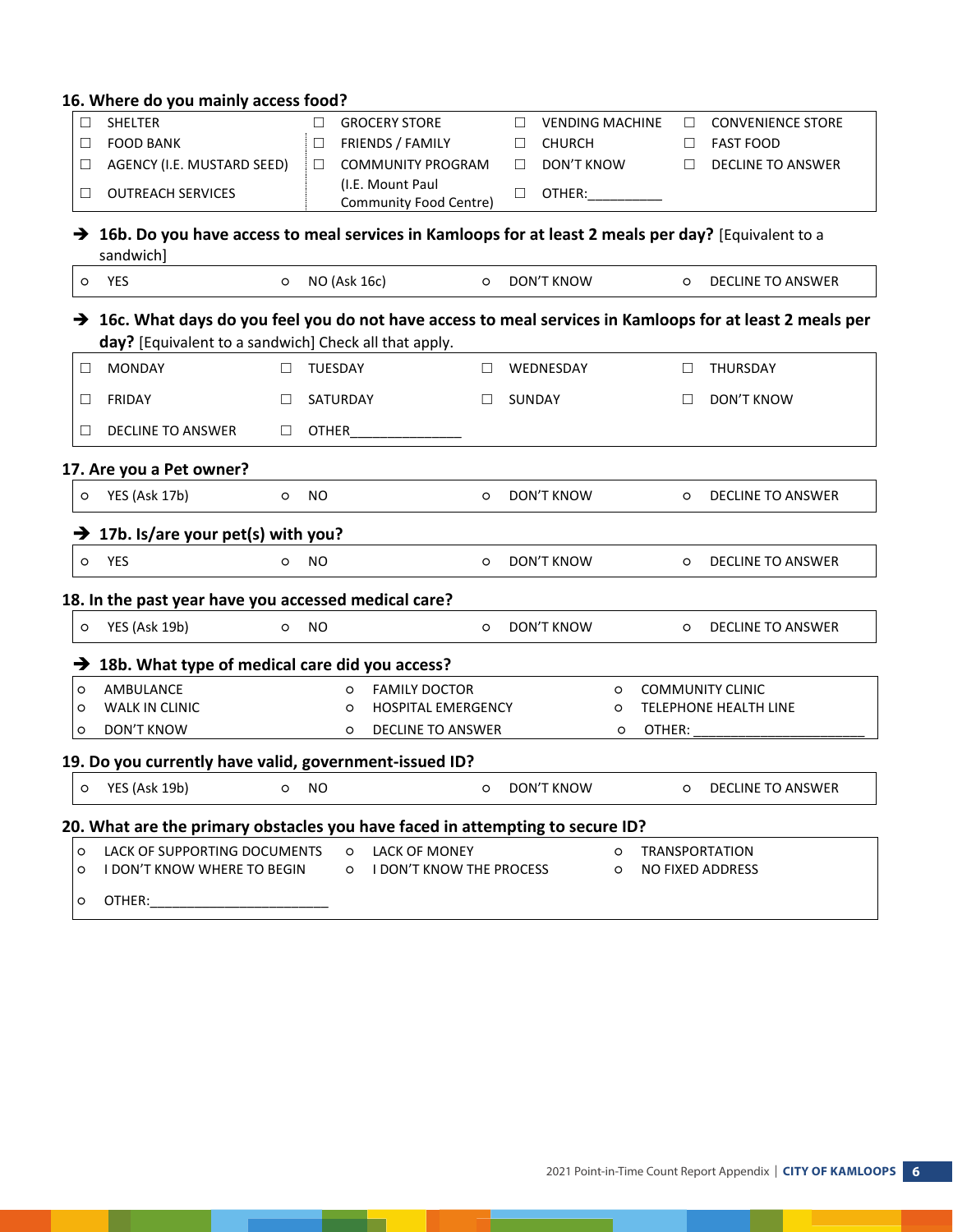# **APPENDIX C: Sheltered Enumeration**

# **2021 Homeless Count** *SHELTER AND NIGHT-TIME STATISTICS FORM April 15th , 2021*

**Important: if you have more than one program/location, please use more than one form!**

\_\_\_\_\_\_\_\_\_\_\_\_\_\_\_\_\_\_\_\_\_\_\_\_\_\_\_\_\_\_\_\_\_\_\_\_\_\_\_\_\_\_\_\_\_\_\_\_\_\_\_\_\_\_\_\_\_\_\_\_\_\_\_\_\_\_\_\_\_\_\_\_\_\_

\_\_\_\_\_\_\_\_\_\_\_\_\_\_\_\_\_\_\_\_\_\_\_\_\_\_\_\_\_\_\_\_\_\_\_\_\_\_\_\_\_\_\_\_\_\_\_\_\_\_\_\_\_\_\_\_\_\_\_\_\_\_\_\_\_\_\_\_\_\_\_\_\_\_

**Full Organization Name:**

**Program/Location Name:**

#### **Type of program (please select one)**

- $\Box$  Shelter (including Temporary Winter Shelters)
- □ EWR Shelter (opened in inclement weather, as per BC Housing guidelines)

| $\square$ Safe House |  |  |  |
|----------------------|--|--|--|
|                      |  |  |  |

- $\Box$  Transition House
- □ Detox Centre

| <b>Staff Contact Name:</b>  |  |
|-----------------------------|--|
| <b>Staff Phone Number:</b>  |  |
| <b>Staff Email Address:</b> |  |

Please complete the following for your facility **on the night of April 15th, 2021**

**Note**: This information is confidential and anonymous. Responses will be aggregated and presented in a way so as not to identify an individual facility.

# **It is important that all information is filled accurately and complete.**

# **TURN PAGE**  $\rightarrow$

SHELTERS - SHELTER AND NIGHT-TIME STATISTICS FORM - 2021 Homeless Count **1/2 1/2 1/2** | P a g e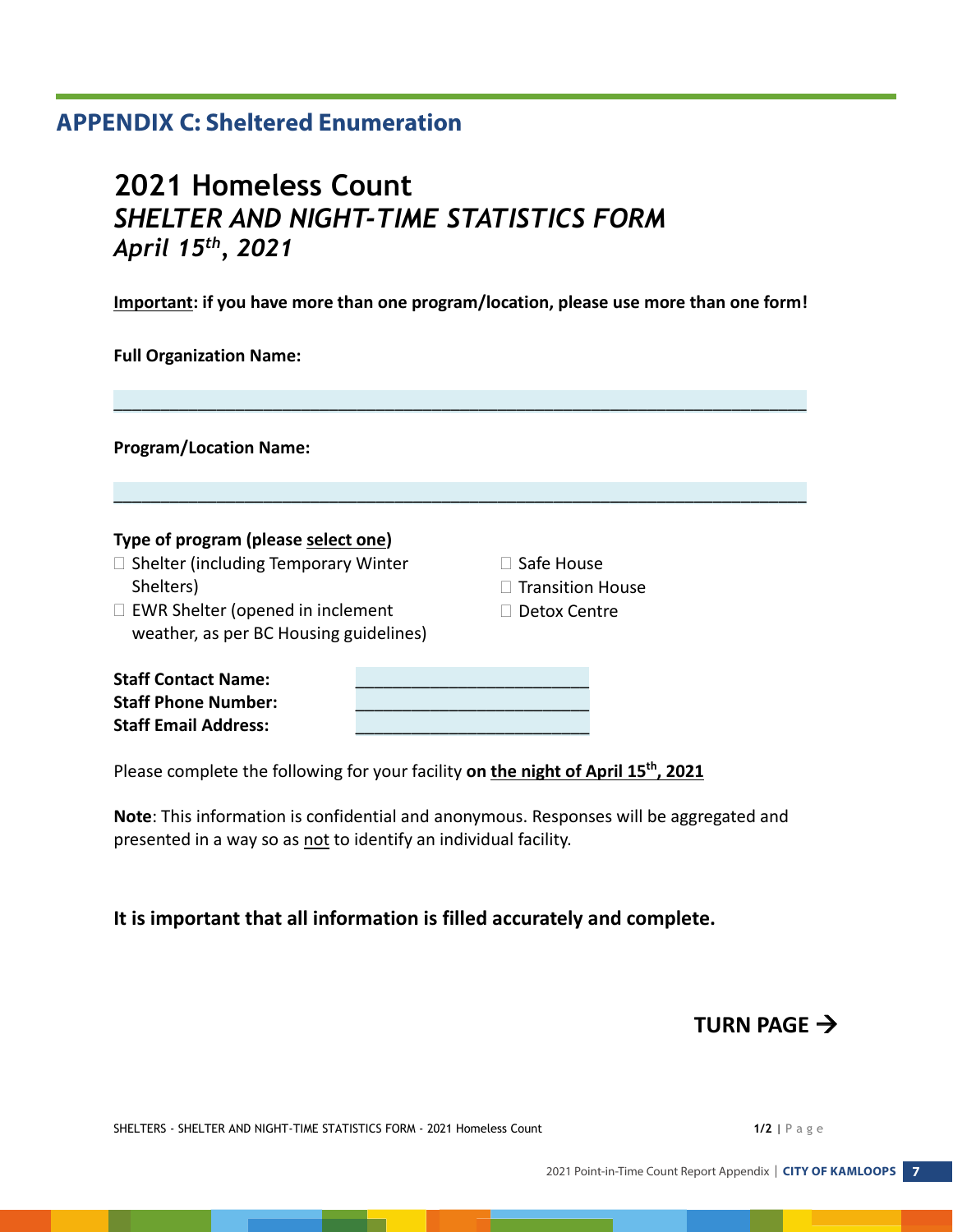For the purpose of the Homeless Count, please use the following definitions and fill in the information:

- **Adult**: 25 years of age or older
- **Unaccompanied Youth**: age 16-24 years of age and **unaccompanied** by guardian or parent
- **Accompanied Children**: 18 years of age or younger and **accompanied** by guardian or parent
- **Capacity**: Number of beds/mats/spaces available as per your operational guidelines. Some facilities may have dedicated youth/children's beds/spaces. Please indicate dedicated spaces below.

The **total** capacity of this program is **we are the contract** 

Of these \_\_\_\_\_\_\_ are reserved only for Adults

Of these are reserved only for Accompanied Children

Of these \_\_\_\_\_\_\_ are reserved only for Unaccompanied Youth

 **Occupants**: Number of people who entered your facility on the above evening AND stayed overnight. In some extreme circumstances the number could exceed your capacity.

|                             | <b>Occupants</b> | <b>Notes (Anything of interest)</b> |
|-----------------------------|------------------|-------------------------------------|
| <b>Adults (&gt;25)</b>      |                  |                                     |
| Unaccompanied Youth         |                  |                                     |
| <b>Accompanied Children</b> |                  |                                     |
| Total                       |                  |                                     |

Were there any unusual events or circumstances that might have affected your operations this evening?

\_\_\_\_\_\_\_\_\_\_\_\_\_\_\_\_\_\_\_\_\_\_\_\_\_\_\_\_\_\_\_\_\_\_\_\_\_\_\_\_\_\_\_\_\_\_\_\_\_\_\_\_\_\_\_\_\_\_\_\_\_\_\_\_\_\_\_\_\_\_\_\_\_\_\_\_\_

\_\_\_\_\_\_\_\_\_\_\_\_\_\_\_\_\_\_\_\_\_\_\_\_\_\_\_\_\_\_\_\_\_\_\_\_\_\_\_\_\_\_\_\_\_\_\_\_\_\_\_\_\_\_\_\_\_\_\_\_\_\_\_\_\_\_\_\_\_\_\_\_\_\_\_\_\_

\_\_\_\_\_\_\_\_\_\_\_\_\_\_\_\_\_\_\_\_\_\_\_\_\_\_\_\_\_\_\_\_\_\_\_\_\_\_\_\_\_\_\_\_\_\_\_\_\_\_\_\_\_\_\_\_\_\_\_\_\_\_\_\_\_\_\_\_\_\_\_\_\_\_\_\_\_

**If you have any questions or need assistance, please contact: Meaghan Blakely, City of Kamloops, 250-572-1372** 

**Please include this form with the completed surveys in the envelope for pick-up by Meaghan Blakely.**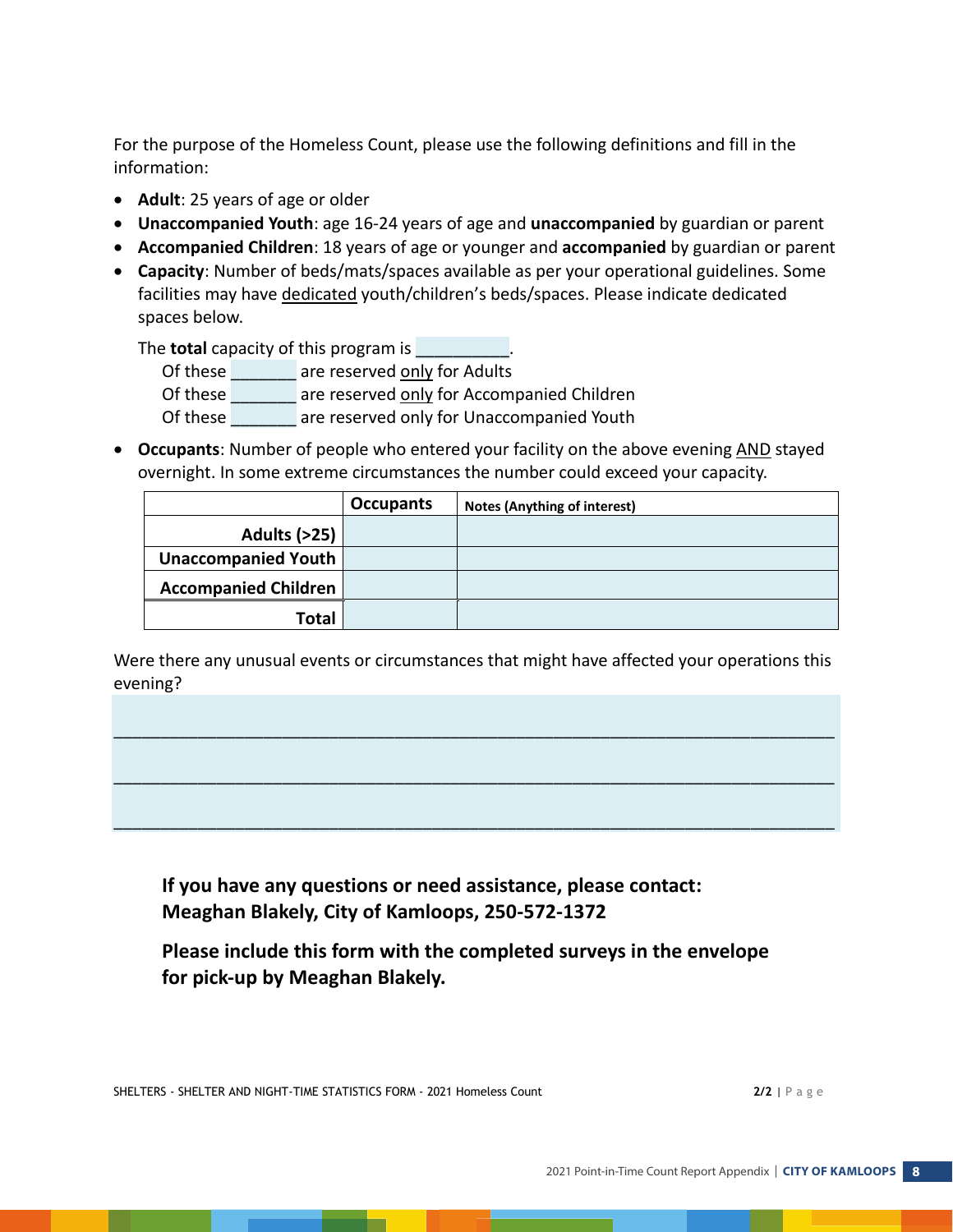# **APPENDIX D: Unsheltered Survey**

# **CITY OF KAMLOOPS UNSHELTERED SCREENING TOOL**

Hello, my name is and I'm a volunteer for the **City of Kamloops housing needs survey**. We are conducting a survey to provide better programs and services to people experiencing homelessness. The survey takes about 10 minutes to complete.

- **Participation is voluntary** and **your name will not be recorded**.
- You can choose to **skip any question** or to **stop the interview at any time**.
- Results will contribute to the understanding of homelessness across Canada, and will help with research to improve services.
- **A. Have you answered this survey with a person wearing this bright yellow tag? [YES: Thank and tally] [NO: Go to B]**
- **B. Are you willing to participate in the survey? [YES: Go to C] [NO: Thank and tally]**
- **C. Where did you stay last night? [DO NOT READ CATEGORIES]**

| a. DECLINE TO ANSWER<br>OWN APARTMENT / HOUSE<br>b.                                                                                                                                                                                     | [THANK & END SURVEY]                                                                                                                                                                                                                                    |
|-----------------------------------------------------------------------------------------------------------------------------------------------------------------------------------------------------------------------------------------|---------------------------------------------------------------------------------------------------------------------------------------------------------------------------------------------------------------------------------------------------------|
| SOMEONE ELSE'S PLACE<br>MOTEL/HOTEL (SELF-FUNDED)<br>d.<br><b>HOSPITAL</b><br>e.<br><b>TREATMENT CENTRE</b><br>JAIL, PRISON, REMAND CENTRE                                                                                              | C1. Do you have access to a permanent residence where you can<br>safely stay as long as you want?<br>a. Yes [THANK & END]<br>b. No (not permanent AND/OR not safe) [BEGIN SURVEY]<br>c. Don't Know [BEGIN SURVEY]<br>d. Decline to answer [THANK & END] |
| h.<br>HOTEL/MOTEL (FUNDED BY CITY OR HOMELESS PROGRAM)<br>TRANSITIONAL SHELTER/HOUSING<br>k.<br>OR ABANDONED BUILDING)<br><b>OUTDOOR SETTLEMENT)</b><br>m. VEHICLE (CAR, VAN, RV, TRUCK, BOAT)<br>n. UNSURE: INDICATE PROBABLE LOCATION | HOMELESS SHELTER (EMERGENCY, FAMILY OR DOMESTIC VIOLENCE SHELTER)<br>UNSHELTERED IN A PUBLIC SPACE (E.G. STREET, PARK, BUS SHELTER, FOREST<br>[BEGIN SURVEY]<br>ENCAMPMENT (E.G. GROUP OF TENTS, MAKESHIFT SHELTERS OR LONG-TERM<br>(b. - m.)           |

 Thank you for agreeing to take part in the survey. Please note that you will receive a thank you kit for your participation.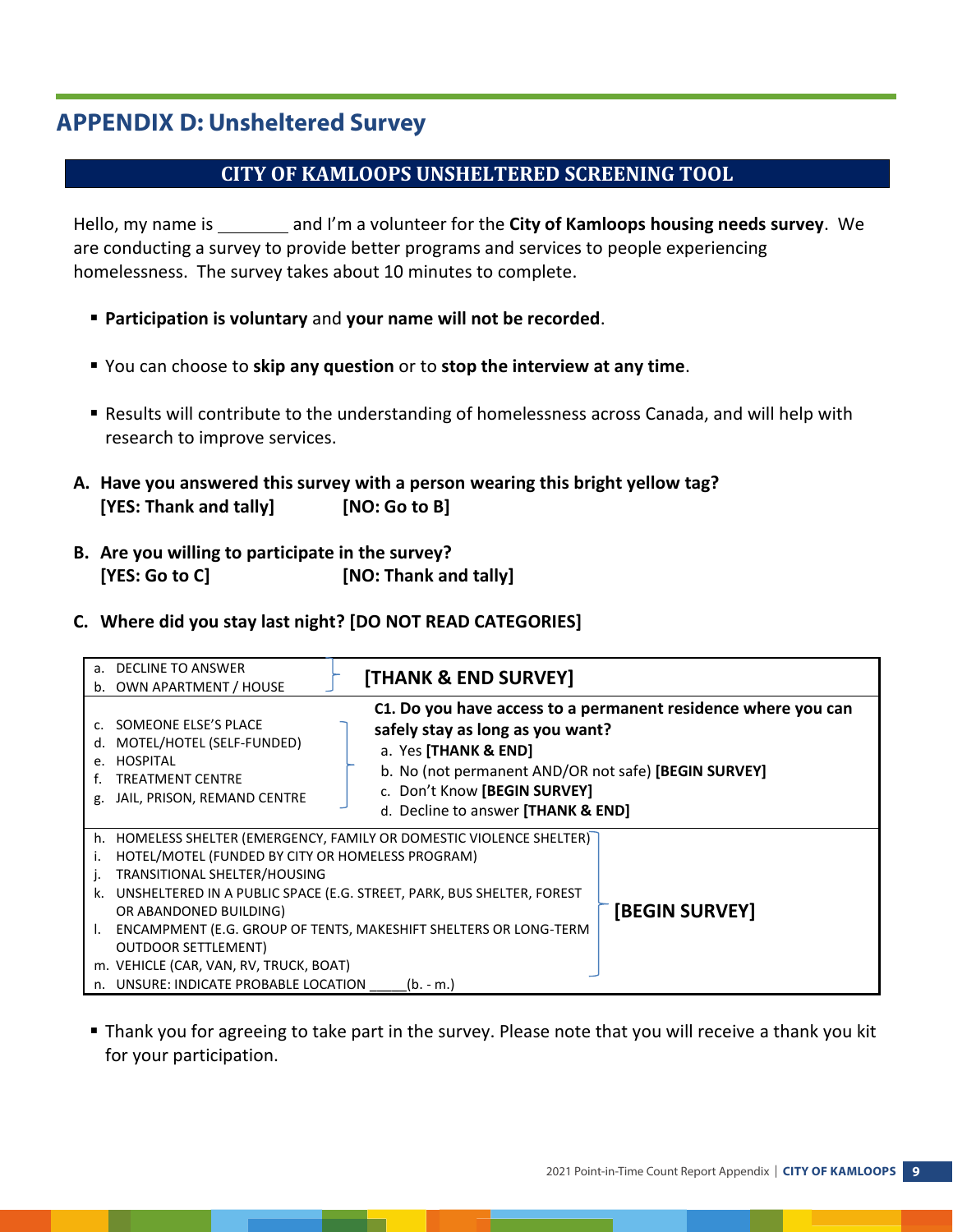# **UNSHELTERED SURVEY Survey Number: «Unsheltered\_Serial\_Numbers» Location: Time: AM/PM Interviewer: Contact #:**

#### **C. [Surveyor: Indicate overnight location]**

| DECLINE TO ANSWER                                                                                                                                                                                                                  | [THANK & END SURVEY]                                                                                                                                                                                                                                                         |
|------------------------------------------------------------------------------------------------------------------------------------------------------------------------------------------------------------------------------------|------------------------------------------------------------------------------------------------------------------------------------------------------------------------------------------------------------------------------------------------------------------------------|
| b. OWN APARTMENT / HOUSE                                                                                                                                                                                                           |                                                                                                                                                                                                                                                                              |
| SOMEONE ELSE'S PLACE<br>$\mathsf{C}$<br>MOTEL/HOTEL (SELF-FUNDED)<br>d.<br>HOSPITAL<br>$\mathsf{P}$ .<br><b>TREATMENT CENTRE</b><br>JAIL, PRISON, REMAND CENTRE<br>g.                                                              | C1. Do you have access to a permanent residence where you can<br>safely stay as long as you want?<br>a. Yes [THANK & END]<br>No (not permanent AND/OR not safe) [BEGIN SURVEY]<br>b.<br>Don't Know [BEGIN SURVEY]<br>C <sub>1</sub><br>Decline to answer [THANK & END]<br>d. |
| h.<br>HOTEL/MOTEL (FUNDED BY CITY OR HOMELESS PROGRAM)<br>TRANSITIONAL SHELTER/HOUSING<br>k.<br>ABANDONED BUILDING)<br>TERM OUTDOOR SETTLEMENT)<br>m. VEHICLE (CAR, VAN, RV, TRUCK, BOAT)<br>n. UNSURE: INDICATE PROBABLE LOCATION | HOMELESS SHELTER (EMERGENCY, FAMILY OR DOMESTIC VIOLENCE SHELTER)<br>UNSHELTERED IN A PUBLIC SPACE (E.G. STREET, PARK, BUS SHELTER, FOREST OR<br>[BEGIN SURVEY]<br>ENCAMPMENT (E.G. GROUP OF TENTS, MAKESHIFT SHELTERS OR OTHER LONG-<br>$(b. - m.)$                         |
| <b>BEGIN SURVEY</b>                                                                                                                                                                                                                |                                                                                                                                                                                                                                                                              |

#### **1. Did you have any family members or anyone else who stayed with you last night?** [Indicate survey number for partners. Check all that apply]

|        | <b>NONE</b>              |        |                   |  |  | OTHER (Can include other family or friends) |  |  |  |  |
|--------|--------------------------|--------|-------------------|--|--|---------------------------------------------|--|--|--|--|
|        | PARTNER - Survey #:      |        | DECLINE TO ANSWER |  |  |                                             |  |  |  |  |
| $\Box$ | CHILD(REN)/DEPENDENT(S)  |        |                   |  |  |                                             |  |  |  |  |
|        | [indicate gender and age | GENDER |                   |  |  |                                             |  |  |  |  |
|        | for each]                | AGE    |                   |  |  |                                             |  |  |  |  |

#### **2. How old are you? [OR] What year were you born?** [If unsure, ask for best estimate]

|  | AGE | <b>OR YEAR BORN</b> |  | DON'T KNOW |  | DECLINE TO ANSWER |
|--|-----|---------------------|--|------------|--|-------------------|
|--|-----|---------------------|--|------------|--|-------------------|

### **→** For this survey, "homelessness" means any time when you have been without a permanent and secure **place to live, including sleeping in shelters, on the streets, or living temporarily with others without having your own permanent housing (e.g. couch surfing).**

#### **3. How old were you the first time you experienced homelessness?**

| ∼ | $\sim$ $\sim$ $\sim$<br>AUL | <b>KNOW</b><br>$DON^{\prime\tau}$ | $\cdots$<br><b>ANSWFR</b><br>DF<br>-INF<br>. בי<br>the contract of the contract of the contract of the contract of the contract of the contract of the contract of |
|---|-----------------------------|-----------------------------------|--------------------------------------------------------------------------------------------------------------------------------------------------------------------|
|   |                             |                                   |                                                                                                                                                                    |

### **4. In total, for** *how much time* **have you experienced homelessness over the PAST YEAR (the last 12 months)?** [Does not need to be exact. Best estimate.]

|  | LENGTH | DAYS I WEEKS I MONTHS |  | DON'T KNOW |  |  | DECLINE TO ANSWER |  |
|--|--------|-----------------------|--|------------|--|--|-------------------|--|
|--|--------|-----------------------|--|------------|--|--|-------------------|--|

#### **4b. In total,** *how many different times* **have you experienced homelessness over the PAST YEAR? (the last 12 months)** [Best estimate.]

|  | NUMBER OF TIMES | fincludes this timeT |  | DON'T KNOW |  | DECLINE TO ANSWER |
|--|-----------------|----------------------|--|------------|--|-------------------|
|--|-----------------|----------------------|--|------------|--|-------------------|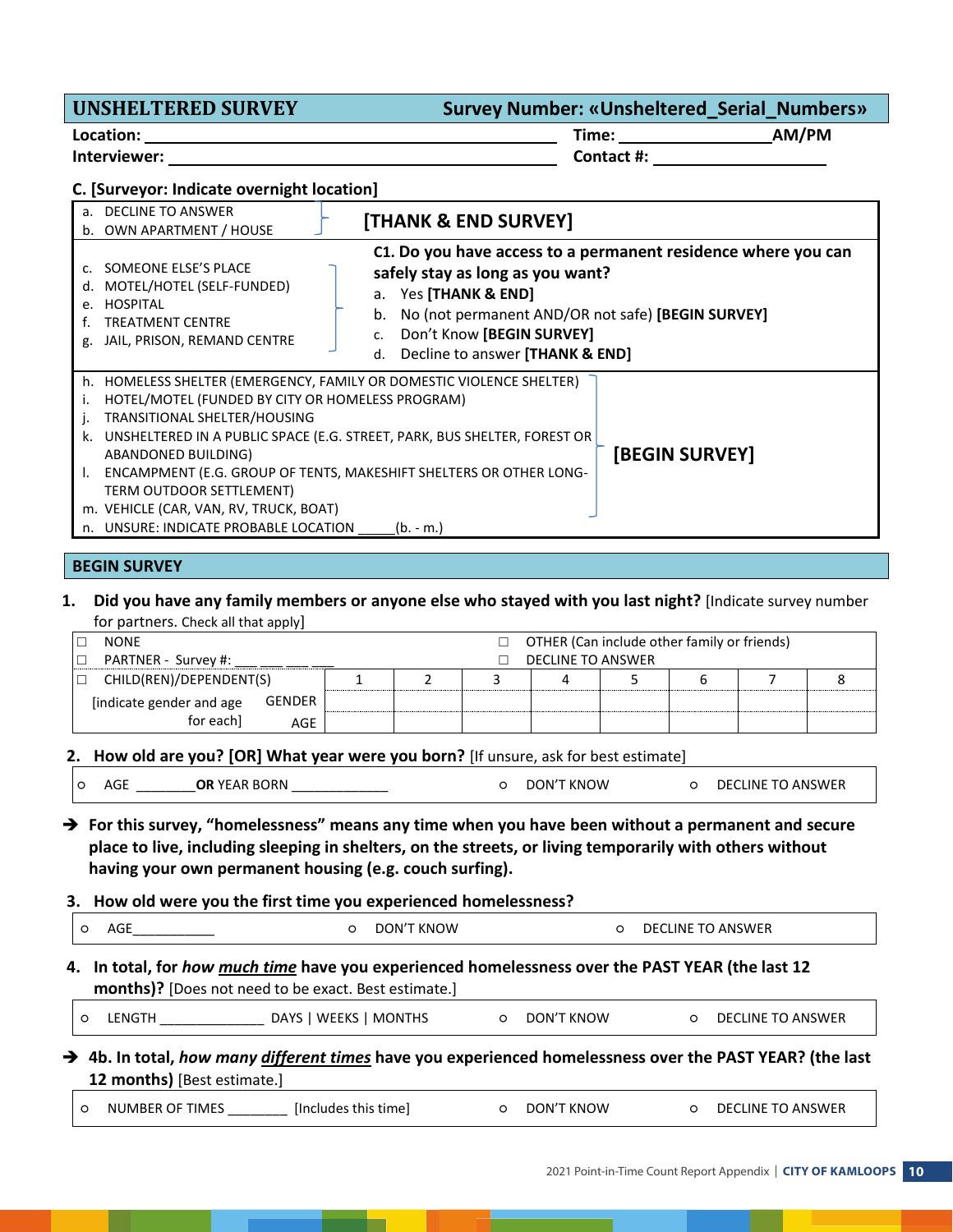**5. Have you stayed in a homeless shelter in the past year? For example, the Mustard Seed, Curling Club,** 

|         | the Emerald Centre.                                                                                                     |                               |                                   |                                                                                         |
|---------|-------------------------------------------------------------------------------------------------------------------------|-------------------------------|-----------------------------------|-----------------------------------------------------------------------------------------|
|         | o YES<br>o NO                                                                                                           |                               | O DON'T KNOW                      | O DECLINE TO ANSWER                                                                     |
|         | $\rightarrow$ 5b. If not, what are the main reasons? [Do not read categories; select all that apply)                    |                               |                                   |                                                                                         |
|         | □ TURNED AWAY (SHELTERS ARE FULL)                                                                                       | <b>EXAMPLE FOR SAFETY</b>     |                                   | $\Box$ OTHER:                                                                           |
|         | □ TURNED AWAY (BANNED)                                                                                                  |                               | □ BED BUGS & OTHER PESTS          | DON'T KNOW                                                                              |
|         | <b>LACK OF TRANSPORTATION</b>                                                                                           | □ CROWDED                     |                                   | DECLINE TO ANSWER                                                                       |
|         |                                                                                                                         |                               |                                   |                                                                                         |
|         | 6. Did you come to Canada as an immigrant, refugee or a refugee claimant (i.e. applied for refugee status               |                               |                                   |                                                                                         |
| $\circ$ | after coming to Canada)?<br>YES, IMMIGRANT ------------------->                                                         |                               |                                   |                                                                                         |
|         | YES, REFUGEE------------------------->                                                                                  | <u>6b.</u>                    | How long have you been in Canada? |                                                                                         |
| O       |                                                                                                                         | If YES:                       |                                   | O LENGTH: _________________ DAYS   WEEKS   MONTHS   YEARS                               |
| O       | YES, REFUGEE CLAIMANT--------->                                                                                         |                               |                                   |                                                                                         |
| $\circ$ | NO.                                                                                                                     | $\circ$                       | DON'T KNOW                        |                                                                                         |
| $\circ$ | <b>DON'T KNOW</b>                                                                                                       | $\circ$                       | <b>DECLINE TO ANSWER</b>          |                                                                                         |
| O       | <b>DECLINE TO ANSWER</b>                                                                                                |                               |                                   |                                                                                         |
|         | 7. How long have you been in Kamloops?                                                                                  |                               |                                   |                                                                                         |
|         | O LENGTH _________ DAYS / WEEKS / MONTHS / YEARS                                                                        | O ALWAYS BEEN HERE O          |                                   | DON'T KNOW<br>O DECLINE TO ANSWER                                                       |
|         | $\%$ 7b. Where did you                                                                                                  |                               |                                   |                                                                                         |
|         | live before you came                                                                                                    |                               |                                   | O CITY: ______________________________  PROVINCE/TERRITORY/COUNTRY: ___________________ |
|         | <b>DECLINE TO ANSWER</b><br>$\circ$<br>here?                                                                            |                               |                                   |                                                                                         |
|         |                                                                                                                         |                               |                                   |                                                                                         |
|         | $\rightarrow$ 7c. What is the main reason you came to Kamloops? [Do not read categories; select one)                    |                               |                                   |                                                                                         |
|         | O TO ACCESS EMERGENCY SHELTER(S) O EMPLOYMENT (SEEKING) O RECREATION/SHOPPING                                           |                               |                                   |                                                                                         |
|         | O TO ACCESS SERVICES AND SUPPORTS O EMPLOYMENT (SECURED) O OTHER: ______________                                        |                               |                                   |                                                                                         |
|         | O FAMILY MOVED HERE                                                                                                     | O TO ATTEND SCHOOL            |                                   | O DON'T KNOW                                                                            |
|         | O TO VISIT FRIENDS/FAMILY                                                                                               | O FEAR FOR SAFETY             |                                   | O DECLINE TO ASNWER                                                                     |
|         | O TO FIND HOUSING                                                                                                       |                               |                                   |                                                                                         |
|         |                                                                                                                         |                               |                                   |                                                                                         |
|         | 8. Do you identify as First Nations (with or without status), Métis, or Inuit, or do you have North American            |                               |                                   |                                                                                         |
|         | Indigenous ancestry? [If yes, please specify]                                                                           |                               |                                   |                                                                                         |
| O       | YES, FIRST NATIONS O YES, MÉTIS                                                                                         |                               | $\circ$ NO                        | O DECLINE TO ANSWER                                                                     |
| $\circ$ | O YES, INDIGENOUS ANCESTRY<br>YES, INUIT                                                                                |                               | o DON'T KNOW                      |                                                                                         |
|         | $\rightarrow$ 8b. In addition to your response in the question above, do you identify with any of the racial identities |                               |                                   |                                                                                         |
|         | listed below? [Show or Read list. Select all that apply]                                                                |                               |                                   |                                                                                         |
| $\Box$  | ARAB (e.g., Syrian, Egyptian, Yemeni)                                                                                   | $\Box$                        |                                   | BLACK-AFRO-CARIBBEAN OR AFRO-LATINX (e.g., Jamaican,                                    |
| $\Box$  | ASIAN-EAST (e.g., Chinese, Korean, Japanese)                                                                            |                               | Haitian, Afro-Brazilian)          |                                                                                         |
| $\Box$  | ASIAN- SOUTH-EAST (e.g., Filipino, Vietnamese,                                                                          | □                             |                                   | LATIN AMERICAN (e.g., Brazilian, Mexican, Chilean, Cuban)                               |
|         | Cambodian, Malaysian, Laotian)                                                                                          |                               |                                   |                                                                                         |
|         |                                                                                                                         | $\Box$                        |                                   | WHITE (e.g. European, French, Ukrainian, Euro-Latinx)                                   |
| $\Box$  | ASIAN-SOUTH OR INDO-CARIBBEAN (e.g., Indian,                                                                            | $\Box$                        | NOT LISTED (PLEASE SPECIFY): _    |                                                                                         |
|         | Pakistani, Sri Lankan, Indo-Guyanese, Indo-Trinidadian)                                                                 | $\Box$                        | IDENTIFY AS INDIGENOUS ONLY       |                                                                                         |
| $\Box$  | ASIAN-WEST (e.g., Iranian, Afghan)                                                                                      | □                             | DON'T KNOW                        |                                                                                         |
| $\Box$  | BLACK-CANADIAN/AMERICAN                                                                                                 | □                             | DECLINE TO ANSWER                 |                                                                                         |
| □       | BLACK-AFRICAN (e.g., Ghanaian, Ethiopian, Nigerian)                                                                     |                               |                                   |                                                                                         |
|         | 9. Have you ever served in the Canadian Military or RCMP? [Military includes Canadian Navy, Army, or Air Force]         |                               |                                   |                                                                                         |
| □       | YES, MILITARY<br>□                                                                                                      | <b>BOTH MILITARY AND RCMP</b> | $\Box$                            | DON'T KNOW                                                                              |
| □       | YES, RCMP<br>□                                                                                                          | NO.                           | $\Box$                            | <b>DECLINE TO ANSWER</b>                                                                |

- 1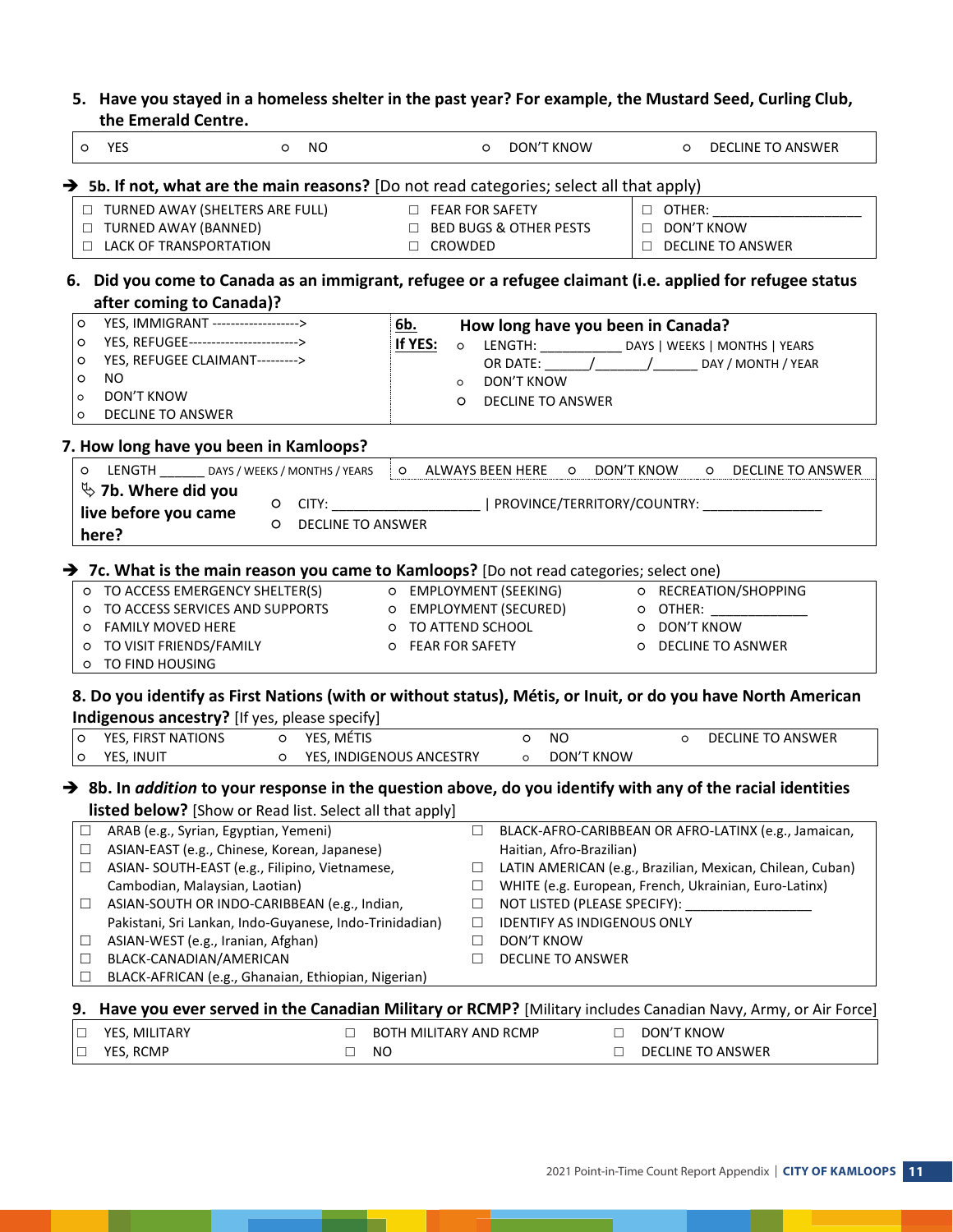### **10. As a child or youth, were you ever in foster care or in a youth group home?** [Note: This question applies

specifically to child welfare programs.]

|                                                               | YES (Ask 10b)                                                                                                                                                                                                                              | $\circ$           | NO                            |                                                                    | $\circ$                                                                                                                                                                                                | <b>DON'T KNOW</b> |                                                              | O                               | <b>DECLINE TO ANSWER</b>                                                                                                                                          |
|---------------------------------------------------------------|--------------------------------------------------------------------------------------------------------------------------------------------------------------------------------------------------------------------------------------------|-------------------|-------------------------------|--------------------------------------------------------------------|--------------------------------------------------------------------------------------------------------------------------------------------------------------------------------------------------------|-------------------|--------------------------------------------------------------|---------------------------------|-------------------------------------------------------------------------------------------------------------------------------------------------------------------|
|                                                               | 10b. Have you ever experienced homelessness while being in care?                                                                                                                                                                           |                   |                               |                                                                    |                                                                                                                                                                                                        |                   |                                                              |                                 |                                                                                                                                                                   |
| O                                                             | <b>YES</b>                                                                                                                                                                                                                                 | $\circ$           | <b>NO</b>                     |                                                                    | $\circ$                                                                                                                                                                                                | <b>DON'T KNOW</b> |                                                              | O                               | <b>DECLINE TO ANSWER</b>                                                                                                                                          |
|                                                               |                                                                                                                                                                                                                                            |                   |                               |                                                                    |                                                                                                                                                                                                        |                   |                                                              |                                 |                                                                                                                                                                   |
|                                                               | 11. Do you identify as having any of the following health challenges at this time:<br>ILLNESS OR MEDICAL CONDITION                                                                                                                         |                   |                               |                                                                    |                                                                                                                                                                                                        |                   |                                                              |                                 |                                                                                                                                                                   |
|                                                               | [e.g. diabetes, arthritis, TB, HIV]                                                                                                                                                                                                        |                   |                               |                                                                    | o YES                                                                                                                                                                                                  | $\circ$ NO        | ○ DON'T KNOW                                                 |                                 | O DECLINE TO ANSWER                                                                                                                                               |
|                                                               | PHYSICAL LIMITATION<br>[e.g. challenges with mobility, physical abilities or dexterity]                                                                                                                                                    |                   |                               |                                                                    | o YES                                                                                                                                                                                                  | ⊙ NO              | $\circ$ DON'T KNOW                                           |                                 | $\circ$ DECLINE TO ANSWER                                                                                                                                         |
|                                                               | LEARNING OR COGNITIVE LIMITATIONS<br>[e.g. dyslexia, autism spectrum disorder, or as a result of<br>ADHD or an acquired brain injury]                                                                                                      |                   |                               |                                                                    | ⊙ YES                                                                                                                                                                                                  | $\circ$ NO        | ○ DON'T KNOW                                                 |                                 | $\circ$ DECLINE TO ANSWER                                                                                                                                         |
|                                                               | MENTAL HEALTH ISSUE [diagnosed/undiagnosed]<br>[e.g. depression, Post traumatic stress disorder (PTSD),<br>bipolar disorder]]                                                                                                              |                   |                               |                                                                    | o YES                                                                                                                                                                                                  | ⊙ NO              | O DON'T KNOW                                                 |                                 | O DECLINE TO ANSWER                                                                                                                                               |
|                                                               | <b>SUBSTANCE USE ISSUE</b><br>[e.g. tobacco, alcohol, opiates]                                                                                                                                                                             |                   |                               |                                                                    | o YES                                                                                                                                                                                                  | $\circ$ NO        | ○ DON'T KNOW                                                 |                                 | ○ DECLINE TO ANSWER                                                                                                                                               |
|                                                               | 12. What gender do you identify with? [Show list.]                                                                                                                                                                                         |                   |                               |                                                                    |                                                                                                                                                                                                        |                   |                                                              |                                 |                                                                                                                                                                   |
| $\circ$<br>O<br>O                                             | <b>MAN</b><br><b>WOMAN</b><br><b>TWO-SPIRIT</b><br>13. How do you describe your sexual orientation, for example straight, gay, lesbian? [Show list.]                                                                                       | $\circ$<br>O<br>O |                               | <b>TRANS WOMAN</b><br><b>TRANS MAN</b><br>NON-BINARY (GENDERQUEER) |                                                                                                                                                                                                        | $\circ$<br>O<br>O | NOT LISTED:<br><b>DON'T KNOW</b><br><b>DECLINE TO ANSWER</b> |                                 |                                                                                                                                                                   |
| $\circ$<br>$\circ$<br>$\circ$                                 | STRAIGHT/HETEROSEXUAL<br>GAY<br>LESBIAN                                                                                                                                                                                                    |                   | $\circ$<br>$\circ$<br>$\circ$ | <b>BISEXUAL</b><br><b>TWO-SPIRIT</b>                               | ASEXUAL<br>$\circ$<br>$\circ$                                                                                                                                                                          | QUESTIONING       | NOT LISTED:<br>$\circ$<br><b>DON'T KNOW</b><br>$\circ$       |                                 |                                                                                                                                                                   |
|                                                               |                                                                                                                                                                                                                                            |                   |                               | PANSEXUAL                                                          | QUEER<br>$\circ$                                                                                                                                                                                       |                   | <b>DECLINE TO ANSWER</b><br>$\circ$                          |                                 |                                                                                                                                                                   |
|                                                               | apply. "Housing" does not include temporary arrangements (e.g., couch surfing) or shelter stays. Follow up for the<br>reason if the respondent says "eviction" or that they "chose to leave".]                                             |                   |                               |                                                                    |                                                                                                                                                                                                        |                   |                                                              |                                 | 14. What happened that caused you to lose your housing most recently? [Do not read the options. Check all that                                                    |
|                                                               | A: HOUSING AND FINANCIAL ISSUES                                                                                                                                                                                                            |                   |                               |                                                                    | <b>B: INTERPERSONAL AND FAMILY ISSUES</b>                                                                                                                                                              |                   |                                                              |                                 | <b>C: HEALTH OR CORRECTIONS</b>                                                                                                                                   |
| □<br>$\Box$<br>$\Box$<br>$\Box$<br>$\Box$<br>$\Box$<br>$\Box$ | NOT ENOUGH INCOME FOR HOUSING<br>(E.G. LOSS OF BENEFIT, INCOME, OR JOB)<br>UNFIT/UNSAFE HOUSING CONDITION<br><b>BUILDING SOLD OR RENNOVATED</b><br><b>OWNER MOVED IN</b><br>LANDLORD/TENANT CONFLICT<br>COMPLAINT (E.G. PETS/NOISE/DAMAGE) |                   |                               | □<br>□<br>□<br>□<br>$\Box$<br>□                                    | CONFLICT WITH: SPOUSE / PARTNER<br>CONFLICT WITH: PARENT / GUARDIAN<br>CONFLICT WITH: OTHER (<br>EXPERIENCED ABUSE BY: SPOUSE / PARTNER<br>EXPERIENCED ABUSE BY: OTHER (<br>DEPARTURE OF FAMILY MEMBER |                   | EXPERIENCED ABUSE BY: PARENT / GUARDIAN                      | □<br>$\Box$<br>□<br>$\Box$<br>□ | PHYSICAL HEALTH ISSUE<br>MENTAL HEALTH ISSUE<br>SUBSTANCE USE ISSUE<br><b>HOSPITALIZATION OR</b><br>TREATMENT PROGRAM<br><b>INCARCERATION (JAIL OR</b><br>PRISON) |
| $\Box$                                                        | LEFT THE COMMUNITY/RELOCATED<br>OTHER REASON:                                                                                                                                                                                              |                   |                               | $\Box$                                                             | <b>EXPERIENCED DISCRIMINATION</b>                                                                                                                                                                      | $\Box$            | DON'T KNOW                                                   | П                               | <b>DECLINE TO ANSWER</b>                                                                                                                                          |
|                                                               |                                                                                                                                                                                                                                            |                   |                               |                                                                    |                                                                                                                                                                                                        |                   |                                                              |                                 |                                                                                                                                                                   |
| O                                                             | $\rightarrow$ 14b. Was your most recent housing loss related to the COVID-19 pandemic?<br>YES                                                                                                                                              |                   | O                             | <b>NO</b>                                                          |                                                                                                                                                                                                        | O                 | DON'T KNOW                                                   | $\circ$                         | <b>DECLINE TO ANSWER</b>                                                                                                                                          |
| →                                                             |                                                                                                                                                                                                                                            |                   |                               |                                                                    |                                                                                                                                                                                                        |                   |                                                              |                                 |                                                                                                                                                                   |
| O                                                             | 14c. How long ago did that happen (that you lost your housing most recently)? (Best estimate)<br>LENGTH ____________________ DAYS   WEEKS   MONTHS   YEARS                                                                                 |                   |                               |                                                                    |                                                                                                                                                                                                        | $\circ$           | DON'T KNOW                                                   | $\circ$                         | DECLINE TO ANSWER                                                                                                                                                 |

▅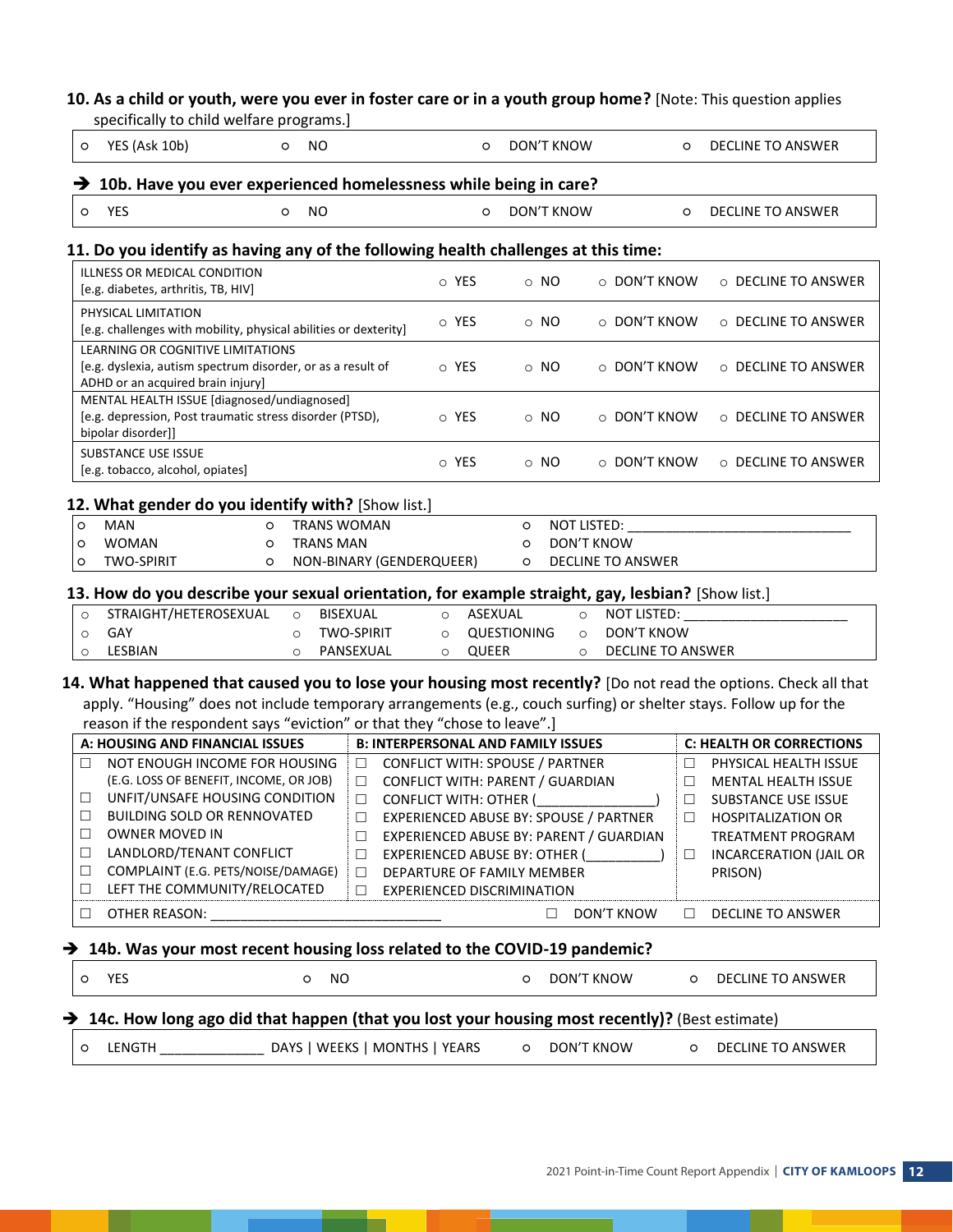|         | 15. What are your sources of income? [Reminder that this survey is anonymous. Read list and check all that apply.]                                                             |         |                                               |                                  |        |               |                               |
|---------|--------------------------------------------------------------------------------------------------------------------------------------------------------------------------------|---------|-----------------------------------------------|----------------------------------|--------|---------------|-------------------------------|
| $\Box$  | FULL TIME EMPLOYMENT                                                                                                                                                           |         | <b>EMPLOYMENT INSURANCE</b><br>□              |                                  | П.     |               | CHILD AND FAMILY TAX BENEFITS |
| $\Box$  | PART TIME EMPLOYMENT                                                                                                                                                           |         | DISABILITY BENEFIT [Name of PROV.<br>□        |                                  | $\Box$ |               | <b>GST/HST REFUND</b>         |
| $\Box$  | CASUAL EMPLOYMENT (E.G.                                                                                                                                                        |         | DISABILITY BENEFIT]                           |                                  | □      |               | OTHER MONEY FROM A SERVICE    |
|         | <b>CONTRACT WORK)</b>                                                                                                                                                          |         | SENIORS BENEFITS (E.G. CPP/OAS/GIS)<br>$\Box$ |                                  |        | <b>AGENCY</b> |                               |
| $\Box$  | INFORMAL INCOME SOURCES (E.G.                                                                                                                                                  |         | WELFARE/SOCIAL ASSISTANCE [Prov.<br>$\Box$    |                                  | ⊔      |               | OTHER SOURCE: ______________  |
|         | BOTTLE RETURNS, PANHANDLING)                                                                                                                                                   |         | Benefit]                                      |                                  | □      | NO INCOME     |                               |
| $\Box$  | MONEY FROM FAMILY/FRIENDS                                                                                                                                                      |         | VETERAN/VAC BENEFITS<br>$\Box$                |                                  | □      |               | <b>DECLINE TO ANSWER</b>      |
|         | 16. Where do you mainly access food?                                                                                                                                           |         |                                               |                                  |        |               |                               |
| $\Box$  | SHELTER                                                                                                                                                                        |         | <b>GROCERY STORE</b><br>□.                    | <b>VENDING MACHINE</b><br>$\Box$ |        | □             | <b>CONVENIENCE STORE</b>      |
| □       | <b>FOOD BANK</b>                                                                                                                                                               |         | FRIENDS / FAMILY<br>□                         | <b>CHURCH</b><br>$\Box$          |        | П             | <b>FAST FOOD</b>              |
| $\Box$  | AGENCY (I.E. MUSTARD SEED)                                                                                                                                                     |         | <b>COMMUNITY PROGRAM</b><br>$\Box$            | DON'T KNOW<br>$\Box$             |        | $\Box$        | <b>DECLINE TO ANSWER</b>      |
|         |                                                                                                                                                                                |         | (I.E. Mount Paul                              |                                  |        |               |                               |
| $\Box$  | <b>OUTREACH SERVICES</b>                                                                                                                                                       |         | Community Food Centre)                        | OTHER:<br>□                      |        |               |                               |
|         | $\rightarrow$ 16b. Do you have access to meal services in Kamloops for at least 2 meals per day? [Equivalent to a<br>sandwich]                                                 |         |                                               |                                  |        |               |                               |
| $\circ$ | YES<br>$\circ$                                                                                                                                                                 |         | NO (Ask 16c)<br>$\circ$                       | <b>DON'T KNOW</b>                |        | $\circ$       | DECLINE TO ANSWER             |
|         | $\rightarrow$ 16c. What days do you feel you do not have access to meal services in Kamloops for at least 2 meals per<br>day? [Equivalent to a sandwich] Check all that apply. |         |                                               |                                  |        |               |                               |
| $\Box$  | <b>MONDAY</b><br>$\Box$                                                                                                                                                        |         | TUESDAY<br>$\mathbb{R}^n$                     | WEDNESDAY                        |        | □             | THURSDAY                      |
| $\Box$  | FRIDAY<br>□                                                                                                                                                                    |         | SATURDAY<br>$\Box$                            | SUNDAY                           |        | □             | <b>DON'T KNOW</b>             |
| $\Box$  | DECLINE TO ANSWER<br>$\Box$                                                                                                                                                    |         | <b>OTHER</b>                                  |                                  |        |               |                               |
|         | 17. Are you a Pet owner?                                                                                                                                                       |         |                                               |                                  |        |               |                               |
| O       | YES (Ask 17b)<br>$\circ$                                                                                                                                                       |         | <b>NO</b><br>$\circ$                          | DON'T KNOW                       |        | $\circ$       | DECLINE TO ANSWER             |
|         | $\rightarrow$ 17b. Is/are your pet(s) with you?                                                                                                                                |         |                                               |                                  |        |               |                               |
| $\circ$ | YES<br>O                                                                                                                                                                       |         | <b>NO</b><br>$\circ$                          | <b>DON'T KNOW</b>                |        | $\circ$       | <b>DECLINE TO ANSWER</b>      |
|         | 18. In the past year have you accessed medical care?                                                                                                                           |         |                                               |                                  |        |               |                               |
| $\circ$ | YES (Ask 19b) O NO                                                                                                                                                             |         | O DON'T KNOW                                  |                                  |        |               | O DECLINE TO ANSWER           |
|         | → 18b. What type of medical care did you access?                                                                                                                               |         |                                               |                                  |        |               |                               |
| $\Box$  | AMBULANCE                                                                                                                                                                      |         | <b>FAMILY DOCTOR</b><br>П                     | $\Box$                           |        |               | <b>COMMUNITY CLINIC</b>       |
| $\Box$  | WALK IN CLINIC                                                                                                                                                                 |         | <b>HOSPITAL EMERGENCY</b><br>□                | $\Box$                           |        |               | <b>TELEPHONE HEALTH LINE</b>  |
| $\Box$  | <b>DON'T KNOW</b>                                                                                                                                                              |         | DECLINE TO ANSWER<br>$\Box$                   | □                                |        | OTHER:        |                               |
|         |                                                                                                                                                                                |         |                                               |                                  |        |               |                               |
|         | 19. Do you currently have valid, government-issued ID?                                                                                                                         |         |                                               |                                  |        |               |                               |
| O       | YES (Ask 19b)                                                                                                                                                                  | $\circ$ | <b>NO</b><br>$\circ$                          | <b>DON'T KNOW</b>                |        | $\circ$       | <b>DECLINE TO ANSWER</b>      |
|         | 20. What are the primary obstacles you have faced in attempting to secure ID?                                                                                                  |         |                                               |                                  |        |               |                               |
| $\Box$  | LACK OF SUPPORTING DOCUMENTS                                                                                                                                                   |         | <b>LACK OF MONEY</b>                          | $\Box$                           |        |               | TRANSPORTATION                |
| $\Box$  | I DON'T KNOW WHERE TO BEGIN                                                                                                                                                    |         | I DON'T KNOW THE PROCESS<br>$\Box$            | $\Box$                           |        |               | NO FIXED ADDRESS              |
| $\Box$  | OTHER:                                                                                                                                                                         |         |                                               |                                  |        |               |                               |

▬

- F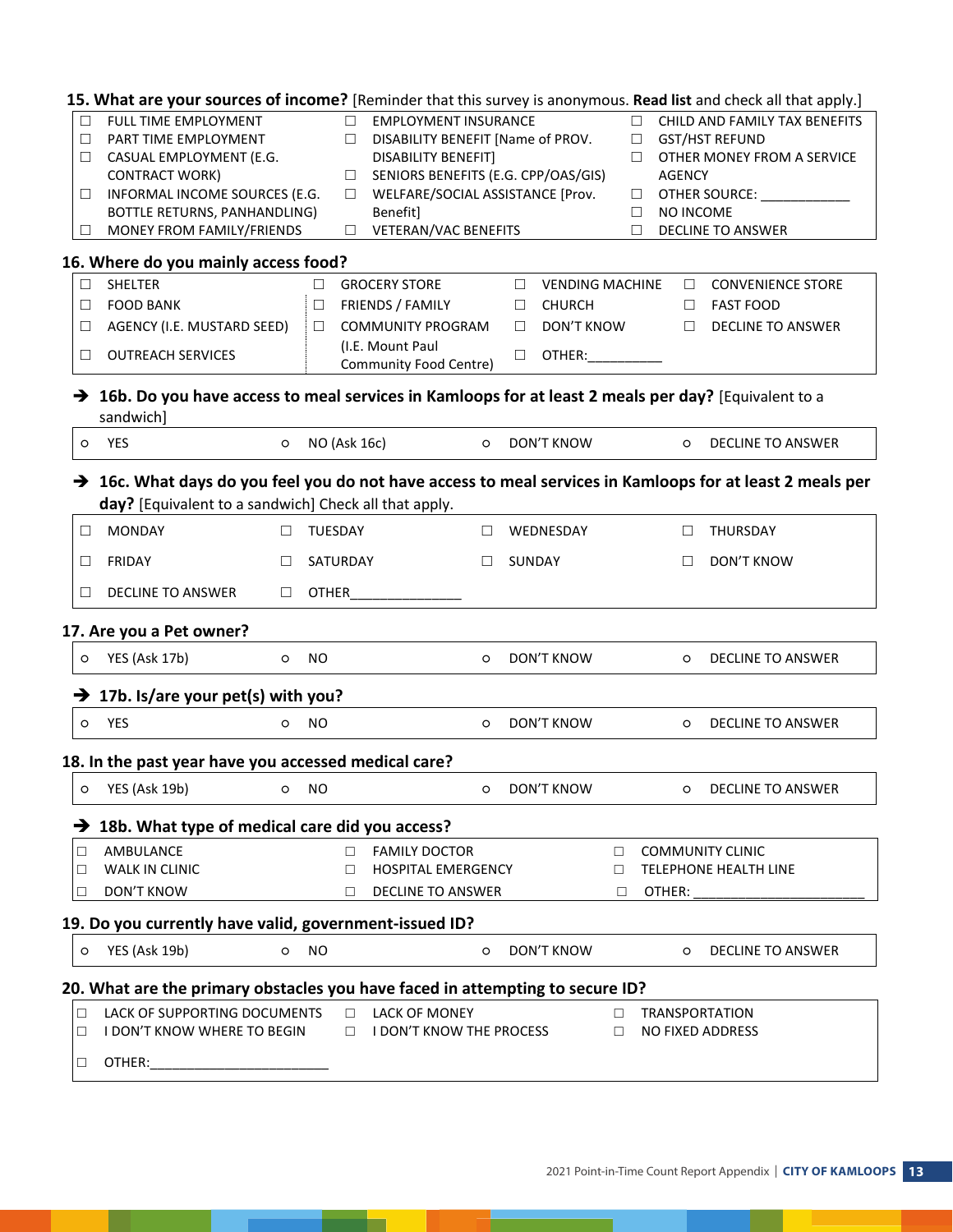# **APPENDIX E: Unsheltered Enumeration**

# **UNSHELTERED TALLY SHEET**

**Area: Time: to** 

|  |  |  |  | Interviewer: |  |
|--|--|--|--|--------------|--|

**Interviewer: Contact phone #:** 

**Instructions**: For those who are *not* **surveyed**, please fill in the sheet below indicating the reason. For those who DECLINE or are OBSERVED only, but who are clearly experiencing homelessness, please also indicate the reason you believe they are homeless (e.g., asleep outside with belongings).

|                         | <b>Reason not Surveyed</b>                                  |           |                      |                                 |           | *Observed Homelessness      |                                   |  |  |  |
|-------------------------|-------------------------------------------------------------|-----------|----------------------|---------------------------------|-----------|-----------------------------|-----------------------------------|--|--|--|
| $\pmb{\sharp}$          | Location<br>(e.g., building, park,<br>nearest intersection) | Declined* | Already<br>Responded | Screened Out<br>(Response to C) | Observed* | Homeless<br><b>Observed</b> | <b>Indicators of Homelessness</b> |  |  |  |
| $\mathbf{1}$            |                                                             |           |                      |                                 |           |                             |                                   |  |  |  |
| $\mathbf{2}$            |                                                             |           |                      |                                 |           |                             |                                   |  |  |  |
| $\overline{\mathbf{3}}$ |                                                             |           |                      |                                 |           |                             |                                   |  |  |  |
| $\overline{\mathbf{4}}$ |                                                             |           |                      |                                 |           |                             |                                   |  |  |  |
| 5                       |                                                             |           |                      |                                 |           |                             |                                   |  |  |  |
| $\bf 6$                 |                                                             |           |                      |                                 |           |                             |                                   |  |  |  |
| $\overline{\mathbf{z}}$ |                                                             |           |                      |                                 |           |                             |                                   |  |  |  |
| 8                       |                                                             |           |                      |                                 |           |                             |                                   |  |  |  |
| $\boldsymbol{9}$        |                                                             |           |                      |                                 |           |                             |                                   |  |  |  |
| 10                      |                                                             |           |                      |                                 |           |                             |                                   |  |  |  |
| ${\bf 11}$              |                                                             |           |                      |                                 |           |                             |                                   |  |  |  |
| 12                      |                                                             |           |                      |                                 |           |                             |                                   |  |  |  |
| 13                      |                                                             |           |                      |                                 |           |                             |                                   |  |  |  |
| 14                      |                                                             |           |                      |                                 |           |                             |                                   |  |  |  |
| 15                      |                                                             |           |                      |                                 |           |                             |                                   |  |  |  |
| 16                      |                                                             |           |                      |                                 |           |                             |                                   |  |  |  |
| $17\,$                  |                                                             |           |                      |                                 |           |                             |                                   |  |  |  |
| 18                      |                                                             |           |                      |                                 |           |                             |                                   |  |  |  |
| 19                      |                                                             |           |                      |                                 |           |                             |                                   |  |  |  |
| 20                      |                                                             |           |                      |                                 |           |                             |                                   |  |  |  |
| 21                      |                                                             |           |                      |                                 |           |                             |                                   |  |  |  |
| 22                      |                                                             |           |                      |                                 |           |                             |                                   |  |  |  |
| 23                      |                                                             |           |                      |                                 |           |                             |                                   |  |  |  |
| 24                      |                                                             |           |                      |                                 |           |                             |                                   |  |  |  |
| 25                      |                                                             |           |                      |                                 |           |                             |                                   |  |  |  |
| 26                      |                                                             |           |                      |                                 |           |                             |                                   |  |  |  |

▬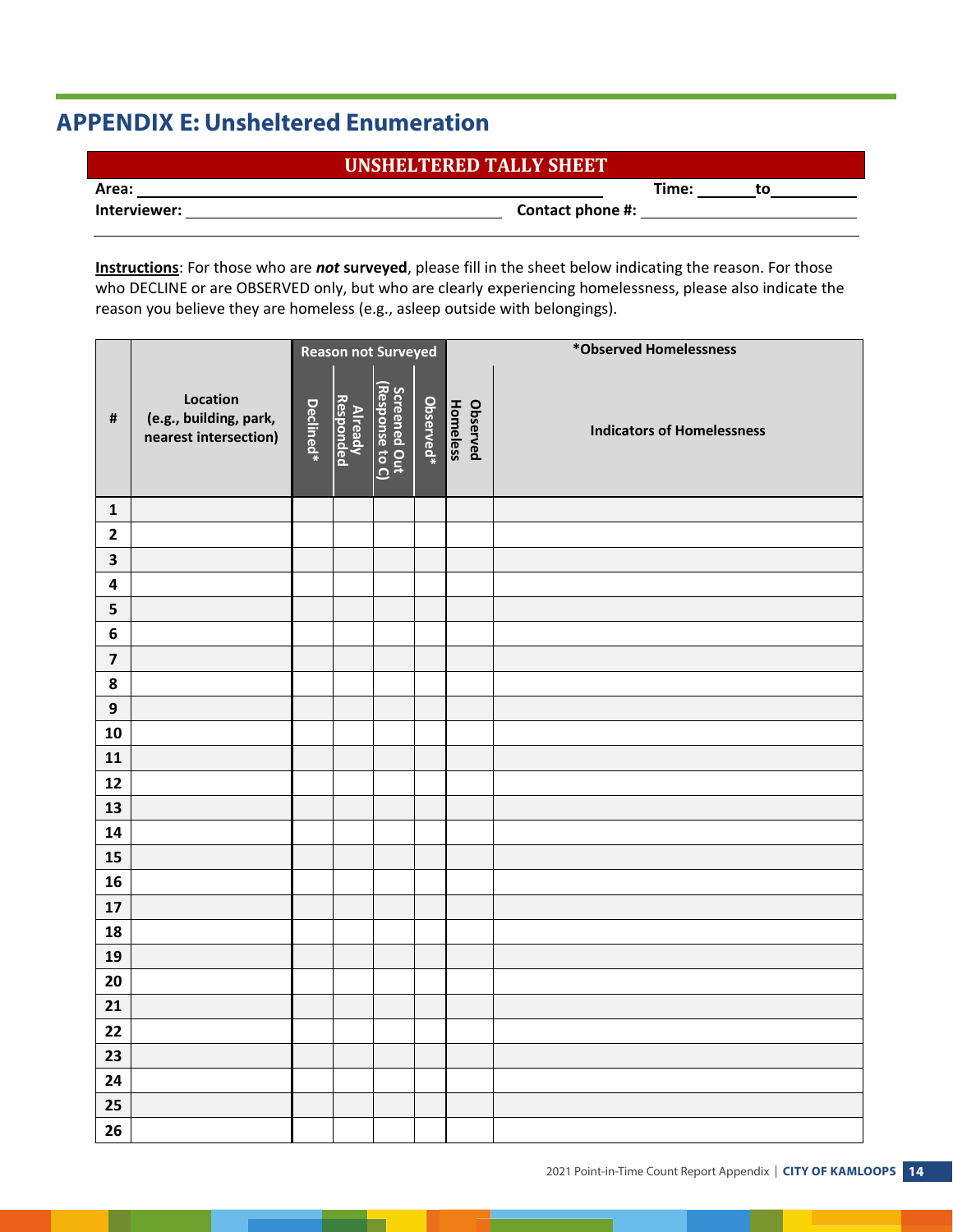# **APPENDIX F: Resources List**



# **Resources List**

City of Kamloops

#### **INTERIOR HEALTH**

Alcohol and Drug Info: 1-800-663-1441

#### **Mental Health and Substance Use Services:**

Interior Crisis Line Network: 1-888-353-2273 235 Lansdowne St

#### **Street Nurse Outreach:**

250-851-7388 Wednesday 1:00-3:00PM King Street Centre, 126 King Street

- Naloxone
- TB Skin Testing
- HIV/STI Testing
- **Immunizations**
- Links to resources
- Harm reduction supplies/teaching
- Pregnancy outreach
- Basic wound care
- Health promotion education

#### **Supervised Consumption Site**

Monday – Friday 10:00AM-6:00PM Beside Crossroads Inn, 569 Seymour Street

- Harm reduction supply distribution and education
	- Needle disposal
	- Assessment and referral to services (methadone, suboxone, treatment options, housing)
	- Basic nursing care
	- Supervised consumption
	- Drug checking

#### **THE ASK WELLNESS SOCIETY**

433 Tranquille Rd.

**Main Phone Number**

250-376-7558

#### **Needle Clean Up Hotline**

778-257-1292

#### **INTERIOR COMMUNITY SERVICES**

#### **Youth Outreach**

250-374-7435 or 250-819-0170 To connect street-entrenched youth to ageappropriate services and resources.

#### **CANADIAN MENTAL HEALTH ASSOCIATION**

250-374-0440 or kamloops@cmha.bc.ca

#### **Emerald Centre Homeless Shelter**

#### 250-372-3031

Open 7 days per week, 365 days per year. Low barrier, co-ed shelter.

- Harm reduction supply distribution and education
- Case management and referral to services, including housing placement and stability

#### **Clubhouse**

#### 250-374-0440

Services provided to 18+ who have been diagnosed with a mental illness and/or substance related disorder

- **Vocation**
- Leisure
- **Recreation**
- Health & Wellness
- Personal Education

#### **Bounce Back**

#### 250-374-0440

Program to help adults experiencing mild to moderate depression or anxiety. Delivered via telephone.

#### **Consumer Facilitation Fund**

Funding allocated to individuals diagnosed with mental health and/or substance related issues.

#### **KAMLOOPS ABORIGINAL FRIENDSHIP SOCIETY**

#### **Mini-storage**

250-828-2555

48 Victoria Street West

7 Days a week, 11:00AM-5:00PM

- Mini-storage units
	- o Mini-storage Program: No cost storage of belongings. One bin per person. Clients must check in weekly.
- **Laundry**
- **Mail**
- **Showers**

#### **KAFS Office**

250-376-1296

125 Palm St.

- Youth & Education
- Health Services
- Elders & Cultural Services
- Child & Family Services
- Mental Health Clinician
- Alcohol & Drug Councillor

#### **THE MUSTARD SEED OUTREACH CENTRE**

#### **Outreach Centre**

181 Victoria St W 250-434-9898 ext. 120 Infokamloops@theseed.ca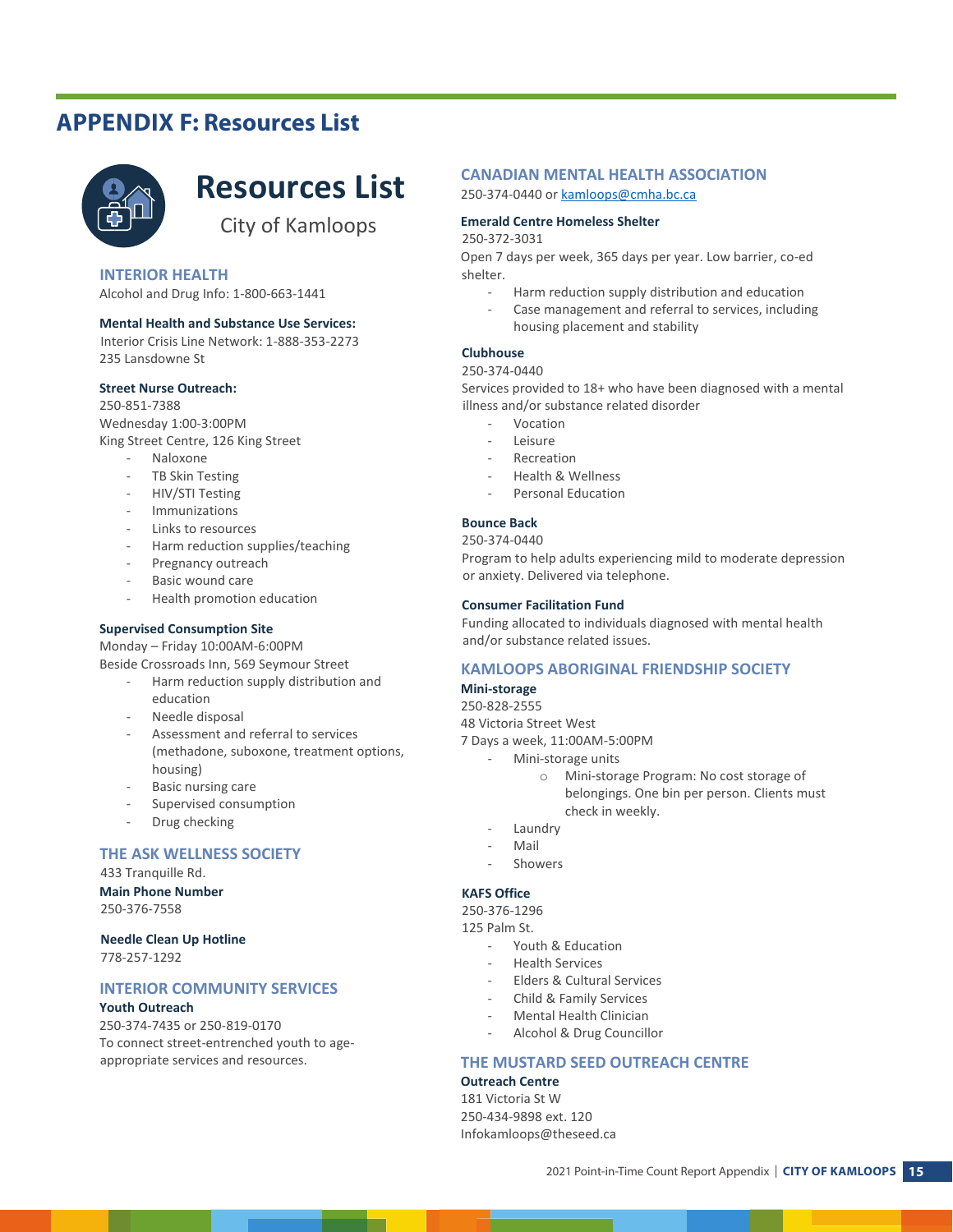#### **KAMLOOPS Y**

#### **Y Women's Emergency Shelter**

Call: 250-374-6162 Text: 250-682-7931

For a safe refuge, support for women and children, 24/7 phone support, referrals to community resources, and more. Our services are offered free of charge.

- Daily health screenings for staff and residents
- Private bedrooms and bathrooms available for women with or without children
- Rooms have fridges, kettles and toasters as well as coffee, tea and snacks provided for families that want to spend time in their room
- Meals that are prepared by Shelter staff in a clean and disinfected kitchen
- An isolation area for any families that need to quarantine

#### **Stopping the violence Outreach Services**

Call or text 250-320-3110

For community based support including referral and accompaniment to medical, legal and other service agencies, information and support to empower women who may prefer to navigate these systems and services on their own, individual as well as group and peer support.

#### **PEACE Program**

250-376-7800

For individual and group support for children, ages 4- 19, who have witnessed violence, mother survivors of violence, and non-offending parents and caregivers. We offer a safe and supportive place to walk alongside those we serve to follow them on their healing journey. Check out our information on counseling, art therapy, groups, and summer day camps.

#### **ELIZABETH FRY SOCIETY Women and Youth Support**

**Legal Services & Rent Bank** 877-374-2119

#### **A WAY HOME KAMLOOPS**

**Youth Homelessness** 653 Victoria St. 250-828-0446

A Way Home Kamloops is a leader and innovator in preventing and ending youth homelessness. We are a charitable non-profit that provides housing and support services to youth at risk of or experiencing

homelessness. Our organization provides a range of wraparound supports like:

- Prevention
- **Housing**
- **Employment**
- **Education**
- **Support**

#### **Youth Outreach Services**

250-214-1614

#### **MINISTRY OF SOCIAL DEVELOPMENT AND POVERTY REDUCTION**

**Community Integration Services** 866-866-0800

#### **PHOENIX CENTRE**

**Kamloops Society for Alcohol and Drug Services** 250-374-4634

#### **JOHN HOWARD SOCIETY**

250-434-1700

JHS provides programs and services for individuals living with developmental disabilities, physical and mental health issues, addictions and homelessness as well as those who have been involved with the health, social and criminal justice systems.

#### **THE LOOP**

#### **Community Resource Centre**

A place to eat, learn, and gather.

405a Tranquille Rd.

#### **PEOPLE IN MOTION**

#### **Community Resource for people with disabilities**

250-376-7878 182B Tranquille Rd.

"Creating A Better Tomorrow" for people with disabilities since 1989 by providing fitness, recreational, educational and social programs and services. Our Para Transit bus picks up and provides transportation to our members so they can attend our programs and community events. It can also be chartered out to community.

#### **KAMLOOPS PRIDE**

#### **A Safe Place for LGBTQIAP2S+**

396 Tranquille Rd (250) 371-3086

- Drop-in and individual appointments
- Weekly peer group meetings; workshops for community service providers and school groups on sexuality and gender
- E-mail outreach and support; Resource and lending library
- Referrals to other services

#### **FOOD BANK**

250-376-2252 171 Wilson St. Kamloops, B.C.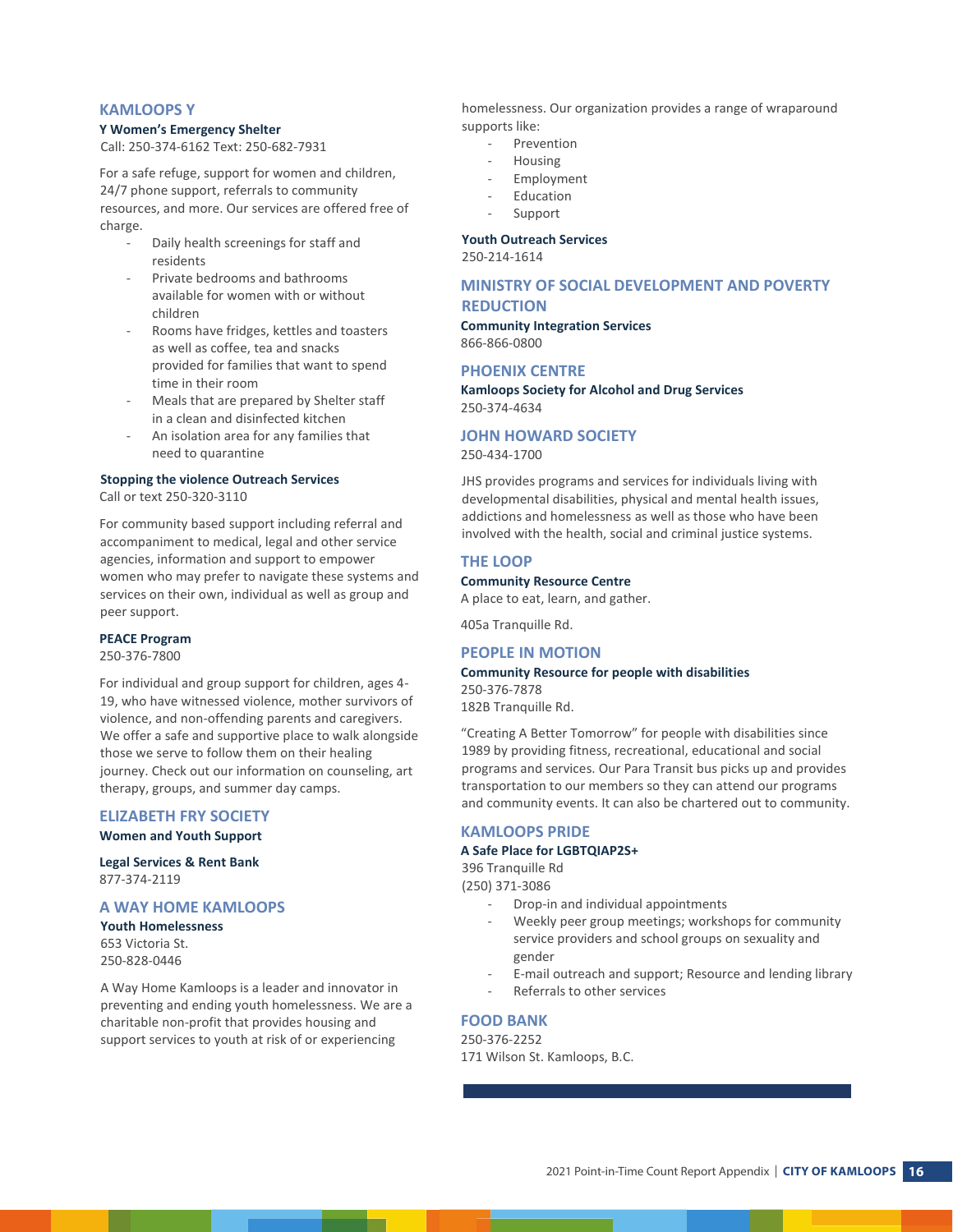# **Kamloops Community Meals and Take Away February 2021 \*\*Subject to change**

| Sunday                                                                                                            | Monday                                                                                                                    | <b>Tuesday</b>                                                                                                     | Wednesday                                                                                                                                                                                                                            | Thursday                                                                                                              | Friday                                                                                                                                               | Saturday                                                                                                     |
|-------------------------------------------------------------------------------------------------------------------|---------------------------------------------------------------------------------------------------------------------------|--------------------------------------------------------------------------------------------------------------------|--------------------------------------------------------------------------------------------------------------------------------------------------------------------------------------------------------------------------------------|-----------------------------------------------------------------------------------------------------------------------|------------------------------------------------------------------------------------------------------------------------------------------------------|--------------------------------------------------------------------------------------------------------------|
| <b>Meal Train</b><br>(city<br>wide meal<br>delivery)<br>9:00-11:00am<br>12:00-2:00pm                              | <b>Meal Train (city</b><br>wide meal<br>delivery) 9:00-<br>11:00am 12:00-<br>2:00 <sub>pm</sub>                           | <b>Meal Train (city</b><br>wide meal<br>delivery) 9:00-<br>11:00am 12:00-<br>2:00 <sub>pm</sub>                    | <b>Meal Train (city</b><br>wide meal<br>delivery) 9:00-<br>11:00am 12:00-<br>2:00 <sub>pm</sub>                                                                                                                                      | <b>Meal Train (city</b><br>wide meal<br>delivery) 9:00-<br>11:00am 12:00-<br>2:00 <sub>pm</sub>                       | <b>Meal Train</b><br>(city wide<br>meal delivery)<br>9:00-11:00am<br>12:00-2:00pm                                                                    | <b>Meal Train</b><br>(city<br>wide meal<br>delivery)<br>9:00-11:00am<br>12:00-2:00pm                         |
| <b>The Loop</b><br>405a<br>Tranquille<br>Drop in<br>breakfast<br>9:00-11:00am                                     | <b>The Loop</b><br>405a Tranquille<br>Drop in<br>breakfast 9:00-<br>$11:00$ am and<br>lunch<br>12:00-4:00pm               | <b>The Loop</b><br>405a Tranquille<br>Drop in<br>breakfast 9:00-<br>$11:00$ am and<br>lunch<br>12:00-4:00pm        | <b>The Loop</b><br>405a Tranquille<br>Drop in breakfast<br>9:00-11:00am<br>and<br>lunch<br>12:00-4:00pm                                                                                                                              | <b>The Loop</b><br>405a Tranquille<br>Drop in<br>breakfast 9:00-<br>$11:00$ am and<br>lunch<br>12:00-4:00pm           | <b>The Loop</b><br>405a<br>Tranquille<br>Drop in<br>breakfast<br>9:00-11:00am<br>and                                                                 | <b>The Loop</b><br>405a<br>Tranquille<br>(warming<br>center<br>Saturday eve                                  |
| <b>PIT Stop</b><br>(Kamloops<br>United<br>Church)<br>421 St Paul-<br>Hot Meal to<br>go 3pm-<br>3:45pm             | <b>Terrific</b><br><b>Takeaways</b><br><b>Mount Paul</b><br>Community<br>Food<br>Centre<br>12:00-1:00pm                   | <b>Salvation Army</b><br>Food<br>Truck- The<br><b>Duchess</b><br>12:00-1:30pm                                      | <b>Meal Delivery</b><br><b>Mount</b><br><b>Paul Community</b><br><b>Food Centre</b><br>registration<br>required 12:30-<br>2:30 <sub>pm</sub><br><b>Salvation Army</b><br>Food<br>Truck- Motel 6                                      | <b>Terrific</b><br><b>Takeaways</b><br><b>Mount</b><br><b>Community</b><br><b>Paul Food</b><br>Centre<br>12:00-1:00pm | lunch<br>12:00-4:00pm<br><b>Meal Delivery</b><br><b>Mount</b><br>Paul<br>Community<br><b>Food Centre</b><br>registration<br>required<br>12:30-2:30pm | 3pm-<br>12pm)Drop in<br>breakfast<br>9:00-11:00am<br>and lunch<br>Indigenous<br>meal                         |
| <b>The Mustard</b><br><b>Seed</b><br>181 West<br>Victoria<br>Street<br>Lunch and<br>Dinner<br>9:00am<br>$-7:00pm$ | <b>The Mustard</b><br><b>Seed</b><br>181 West<br>Victoria<br><b>Street</b><br>Lunch and<br>Dinner<br>$9:00am -$<br>7:00pm | <b>The Mustard</b><br><b>Seed</b><br>181 West<br>Victoria<br>Street<br>Lunch and<br>Dinner<br>$9:00am -$<br>7:00pm | 11:30-12:00pm<br>Tournament Inn<br>12:00-12:30pm<br>Storage<br>Centeracross City<br>Hall 12:30-<br>1:15 <sub>pm</sub><br><b>The Mustard</b><br>Seed - 181 West<br>Victoria<br><b>Street</b><br>Lunch and Dinner<br>$9:00am - 7:00pm$ | <b>The Mustard</b><br><b>Seed</b><br>181 West<br>Victoria<br>Street<br>Lunch and<br>Dinner<br>$9:00am -$<br>7:00pm    | <b>The Mustard</b><br><b>Seed</b><br>181 West<br>Victoria<br><b>Street</b><br>Lunch and<br>Dinner<br>9:00am-<br>7:00pm                               | <b>The Mustard</b><br><b>Seed</b><br>181 West<br>Victoria Street<br>Lunch and<br>Dinner<br>9:00am-<br>7:00pm |

Visit www.kamloopschangingthefaceofpovetry.com to view Kamloops Community Food Supports document

m